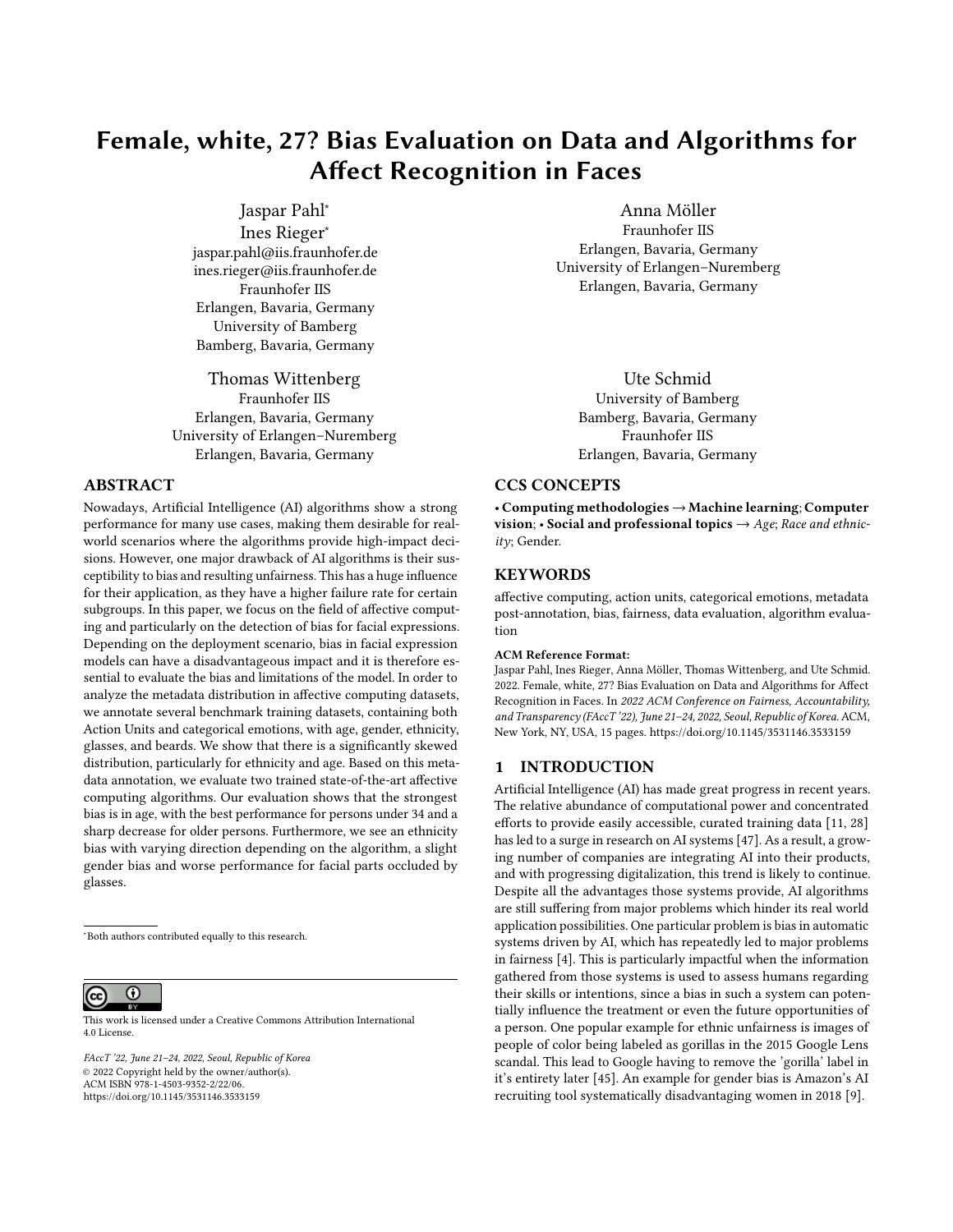The technology behind automatic emotional analysis of humans is called affective computing. [\[38\]](#page-11-2). While affective computing can also process information like speech, body posture, or physiological measurements, this study has a focus on facial affect recognition where images or videos of human faces are processed. Image-based modalities provide a high amount of information because humans use facial expressions extensively when communicating [\[21\]](#page-10-4), while also relying on a type of sensor that is commonly available and contact free.

In facial affective computing, there are two main approaches on how to judge the information content of a face. The first one is focused on using categorical classifications such as happiness, sadness, or fear developed in the late 1960s [\[15,](#page-10-5) [16\]](#page-10-6). This set of originally six emotions (later extended by another 11 categorical emotions [\[13\]](#page-10-7)) was thought to be independent of cultural background or education and to be understood by any person. However today, the idea of universal emotions is under strong criticism because more recent research has shown that, in fact, emotion displays are at least partially trained and not uniform across all people [\[5\]](#page-10-8). However, since it does not require special training to annotate a dataset and the annotation process is comparably fast, the categorical emotion annotation is still very popular in affective computing to this date. The main disadvantage of categorical emotion annotation is that it is a subjective rating and the annotators are influenced by their own backgrounds and interpretations. Even when the emotion is induced in a controlled setting and the emotion displays are checked afterwards, there is still no certainty regarding the success of the emotion stimulus because subjects are not uniform in their reactions to stimuli.

This problem has led to the development of the Facial Action Coding System (FACS) [\[14,](#page-10-9) [17\]](#page-10-10). In a FACS annotation, a face is not scored with an interpretation of an emotion, but with discrete movements of independent muscle groups called Action Units (AUs). The FACS system has been developed in order to provide a standardized, objective description manual for facial expressions and is mainly used in psychology. Since the coding is very detailed, it requires a special training and a considerable amount of time to annotate an emotion display. A full FACS coding of a 1 minute video can take up to 30 minutes [\[51\]](#page-11-3). Since facial affective computing is already being applied and likely to become a critical technology in the near future, this paper looks into how much bias there is in training data and how much effect bias can have in the deployment of the algorithm regarding its fairness.

Bias in emotion recognition is a known problem and has been investigated in different types of commercial software [\[41\]](#page-11-4). Further research both on detection and mitigation of different types of bias in emotion recognition has been conducted [\[20,](#page-10-11) [30,](#page-10-12) [36\]](#page-11-5). Bias in Action Unit Detection on the other hand has not been evaluated for a wide range of datasets and algorithms. Churamani et al. [\[7\]](#page-10-13) evaluate and mitigate gender and ethnicity bias for facial expression recognition and AU detection using the RAF-DB [\[29,](#page-10-14) [31\]](#page-10-15) and BP4D datasets. Deuschel et al. [\[12\]](#page-10-16) intentionally induce sample bias for gender and skin color and analyze the model bias qualitatively and quantitatively using the CK+ and Actor Study datasets. Taati et al. [\[43\]](#page-11-6) examine algorithmic bias against cognitively impaired patients for two Action Units on a small sample size. They emphasize that most datasets contain young, healthy patients and point out the

potential resulting disadvantages. To the best of our knowledge, we are the first to evaluate such a broad range of Action Unit datasets while taking age and partial facial occlusions into account as a source of bias. Our evaluation reveals age as the most prominent source of bias for Action Unit detection. In the following we list our contributions and pose our research questions (in bold):

- (1 a) We post-annotated the following affective computing datasets which have a focus on Action Unit detection for missing information about metadata like age, gender, ethnicity, glasses, and beards: AffWild2, BP4D, BP4D+, CK+, DISFA, DISFA+, GFT, UNBC, and ERIK.
- (1 b) We analyse the resulting meta annotation distributions in those datasets.

RQ 1: Is there a bias in the metadata of AU datasets?

(2) We evaluate the susceptibility of two modern AU detection algorithms regarding bias.

RQ 2: Are state-of-the-art AU detection algorithms prone to bias?

(3) We evaluate the same algorithms regarding susceptibility to bias in their output for categorical emotions. RQ 3: Is Action Unit detection less prone to bias than the detection of categorical emotions?

# <span id="page-1-0"></span>2 DATASETS

In this work, we investigate well-known AU benchmarking datasets (e.g. CK+ or DISFA) as well as more context-specific AU data (e.g. ERIK or AffWild2). To highlight the differences and commonalities Table [1](#page-2-0) characterizes the technical aspects of all ten FACS-coded datasets.

AffWild2 is an extension of the former AffWild dataset [\[23,](#page-10-17) [24,](#page-10-18) [46\]](#page-11-7). It contains ground truth labels for three different tasks, leading to three different subsets which are then further split into training, validation, and testing data. In this work, the AU validation  $(AU-V)$  and the AU training subset  $(AU-T)$  are used. As the videos are recorded in-the-wild, they differ in illumination, quality, and recording angles. BP4D-Spontaneous [\[49\]](#page-11-8), short BP4D, contains not only FACS-coded image sequences but also three-dimensional data. The illumination and background of the recording scenery are constant. The extension of BP4D, namely BP4D+ [\[50\]](#page-11-9), further includes additional subjects and multimodal data (e.g. thermal videos or physiological parameters). The Extended Cohn-Kanade Dataset [\[32\]](#page-10-19), also known as CK+, is one of the most widely-used facial expression datasets. It was released in 2000 and contains Action Unit and emotion coding. The sequence length is significantly shorter than in the other datasets. Due to providing annotations for Action Units as well as categorical emotions, CK+ is used to compare the susceptibility to bias of both representations. The Denver Intensity of Spontaneous Facial Action (DISFA) [\[35\]](#page-10-20) database is a manually FACS-coded collection of image sequences. While being shown a 4-minute video clip, the subjects' reactions were recorded in front of a uniform blue background and constant illumination. DISFA+ [\[34\]](#page-10-21) refers to an extension to the DISFA dataset where a small group of subjects took part in acted sequences. ERIK is a dataset containing FACS-coded images of 13 children and hasn't been published. There are other categorical emotion datasets containing children,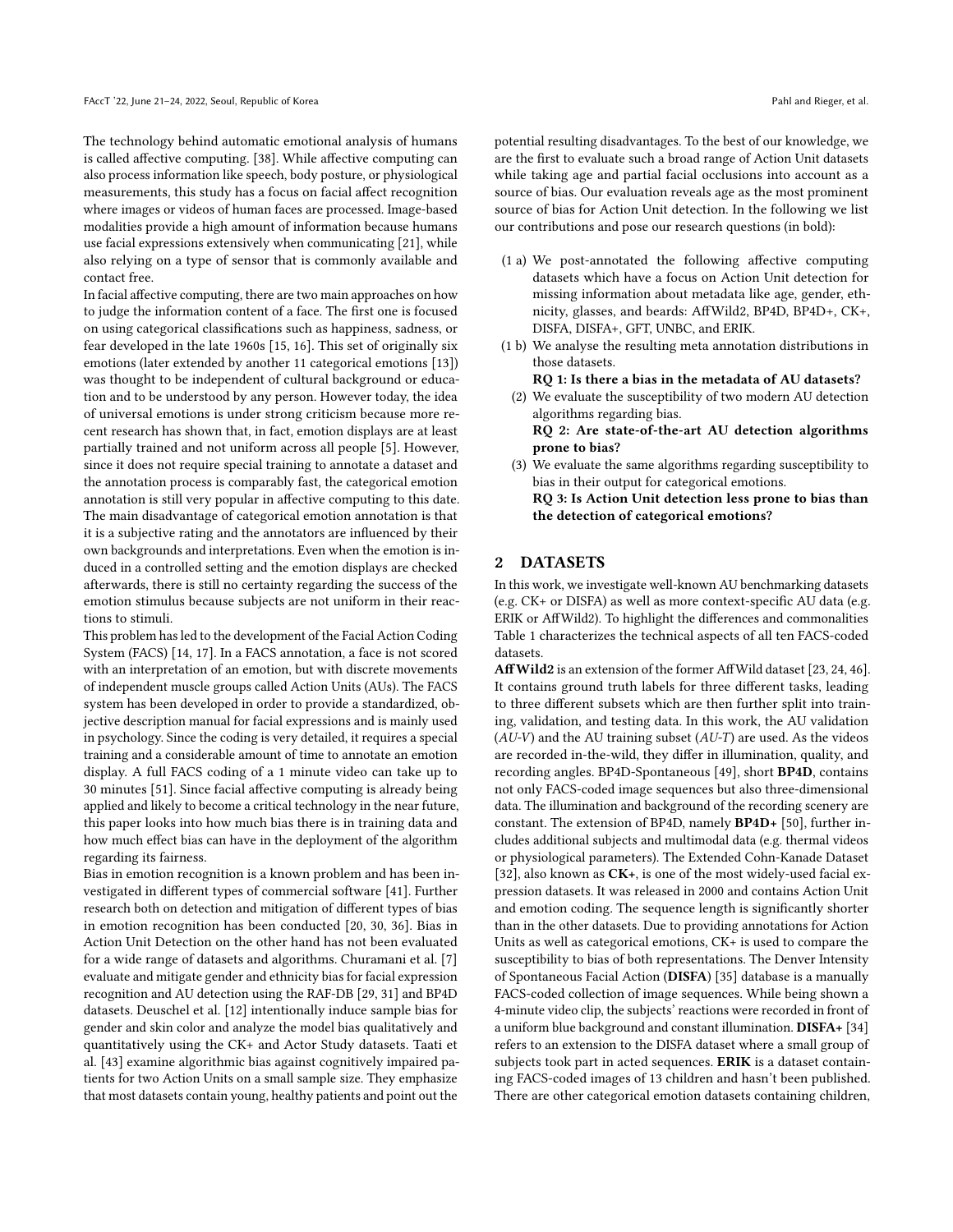| Dataset                        | Subj.     | Frames/Subj.                   | Frames             | Setup | Affect | <b>Action Units</b>                                     | Coding |
|--------------------------------|-----------|--------------------------------|--------------------|-------|--------|---------------------------------------------------------|--------|
| AffWild2-AU-V<br>AffWild2-AU-T | 7<br>40   | 4,288-21,938<br>180-47,435     | 67,306<br>235,944  | Wild  | Spont. | 1, 2, 4, 6, 12, 15, 20, 25                              | Frame  |
| BP <sub>4</sub> D<br>$BP4D+$   | 41<br>140 | 3, 183 - 4, 153<br>1,202-2,201 | 146,346<br>197,875 | Lab   | Spont. | 1, 2, 4-7, 9-20, 22-24, 27-39                           | Frame  |
| $CK+$                          | 123       | $7 - 220$                      | 10,734             | Lab   | Acted  | 1, 2, 4-7, 9-18, 20-31, 34, 38, 39,<br>$41 - 46$        | Seq.   |
| <b>DISFA</b>                   | 27        | 4,845                          | 130,815            | Lab   | Spont. | 1, 2, 4-6, 9, 12, 15, 17, 20, 25, 26                    | Frame  |
| DISFA+                         | 9         | 4,063-8,697                    | 57,668             |       | Acted  |                                                         |        |
| <b>ERIK</b>                    | 13        | 70-342                         | 2,700              | Lab   | Acted  | 1, 2, 4-7, 9-18, 20, 22, 24-38, 43,<br>45, 51-58, 61-64 | Frame  |
| GFT                            | 96        | 1,800                          | 172,800            | Lab   | Spont. | 1, 2, 4-7, 9-12, 14, 15, 17-19, 22-<br>24, 28           | Frame  |
| <b>UNBC</b>                    | 25        | 518-3,592                      | 48,398             | Lab   | Spont. | 4, 6, 7, 9, 10, 12, 15, 20, 25-27,<br>43, 50            | Frame  |

<span id="page-2-0"></span>Table 1: Overview of technical aspects of different FACS-coded data, e.g. the number of subjects (subj.), the total frames, the type of affect (spontaneous (spont.) or acted), and whether the AUs were coded per sequence (seq.) or per frame. Please note that only parts of the datasets that are FACS-coded are considered here.

e.g. EmoReact [\[37\]](#page-11-10), MMDB [\[40\]](#page-11-11), and Dartmouth [\[8\]](#page-10-22), but large FACScoded datasets for children are not publicly available at this point. Therefore, ERIK is used to examine how the models perform on children. Apart from high resolution and good illumination conditions, the FACS-coding was performed frame-wise, which leads to accurate information with little label-noise, therefore the technical quality is above average. The Sayette Group Formation Task Spontaneous Facial Expression Database [\[18\]](#page-10-23), also referred to as GFT, shows 96 participants in social interaction in groups of three. Some of the subjects drink alcoholic beverages. Although the videos are recorded in a lab, the setup is not as controlled as for example in BP4D, and sometimes the subject's faces are occluded by glasses or other subjects. The UNBC-McMaster Shoulder Pain Expression Archive Database [\[33\]](#page-10-24), short UNBC, contains video sequences of subjects that suffer from shoulder pain. The recording setting is controlled and illumination and background are similar in all sessions. It was published in 2011. It is particularly interesting since the subjects are significantly older than in other datasets. However, due to low quality images, the dataset is challenging.

# <span id="page-2-2"></span>3 SUBJECT META DATA

## 3.1 Annotation Process

The datasets presented in Section [2](#page-1-0) have been published with different meta information regarding their subjects. Table [2](#page-3-0) shows the details of the ground truth metadata annotation for the respective properties, which we considered in our post-annotation. A per subject annotation means that the ground truth information is published, but often only a distribution (denoted as dist.) or range for the cumulative data is noted in the publication. GFT is the only

dataset with subject-wise ground truth information on gender, ethnicity, age, and glasses. Overall, few meta information about the appearance of subjects is published in the datasets.

To obtain complete subject-wise meta information, four independent coders estimated the missing properties retrospectively. Therefore, videos or images of each subject were watched and their gender (female, male), age (as integer), and ethnicity (African-American, Asian, Euro-American, Hispanic) was estimated based on their appearance. This set of ethnicities was used because it is commonly referred to in the papers published with the used datasets. Furthermore, the information whether a person wears glasses or has a beard was coded by one and checked by all other raters. In case of disagreement the subject was reviewed, as these attributes are observed rather than estimated. Whenever a dataset provided further information concerning the meta information, e.g. the distribution of ethnicities or an age range, these additional information were taken into consideration during the estimation process.

#### 3.2 Annotation Quality

To rate the inter-rater-reliability the codings are evaluated with Krippendorff's  $\alpha$  [\[27\]](#page-10-25) using PyPi's implementation $^1$  $^1$ . Krippendorff's  $\alpha$  is defined as

$$
\alpha=1-\frac{D_o}{D_e},
$$

with  $D<sub>o</sub>$  being the observed disagreement and  $D<sub>e</sub>$  being the disagreement expected in values of the same interval assigned by chance [\[26\]](#page-10-26). Krippenddorff's  $\alpha$  ranges within [−1, 1], which represents systematic disagreement to systematic agreement. If  $\alpha$  is 0, the assigned values are statistically not related. The minimum

<span id="page-2-1"></span> $^1$ https://pypi.org/project/krippendorff/, retrieved 11/01/2021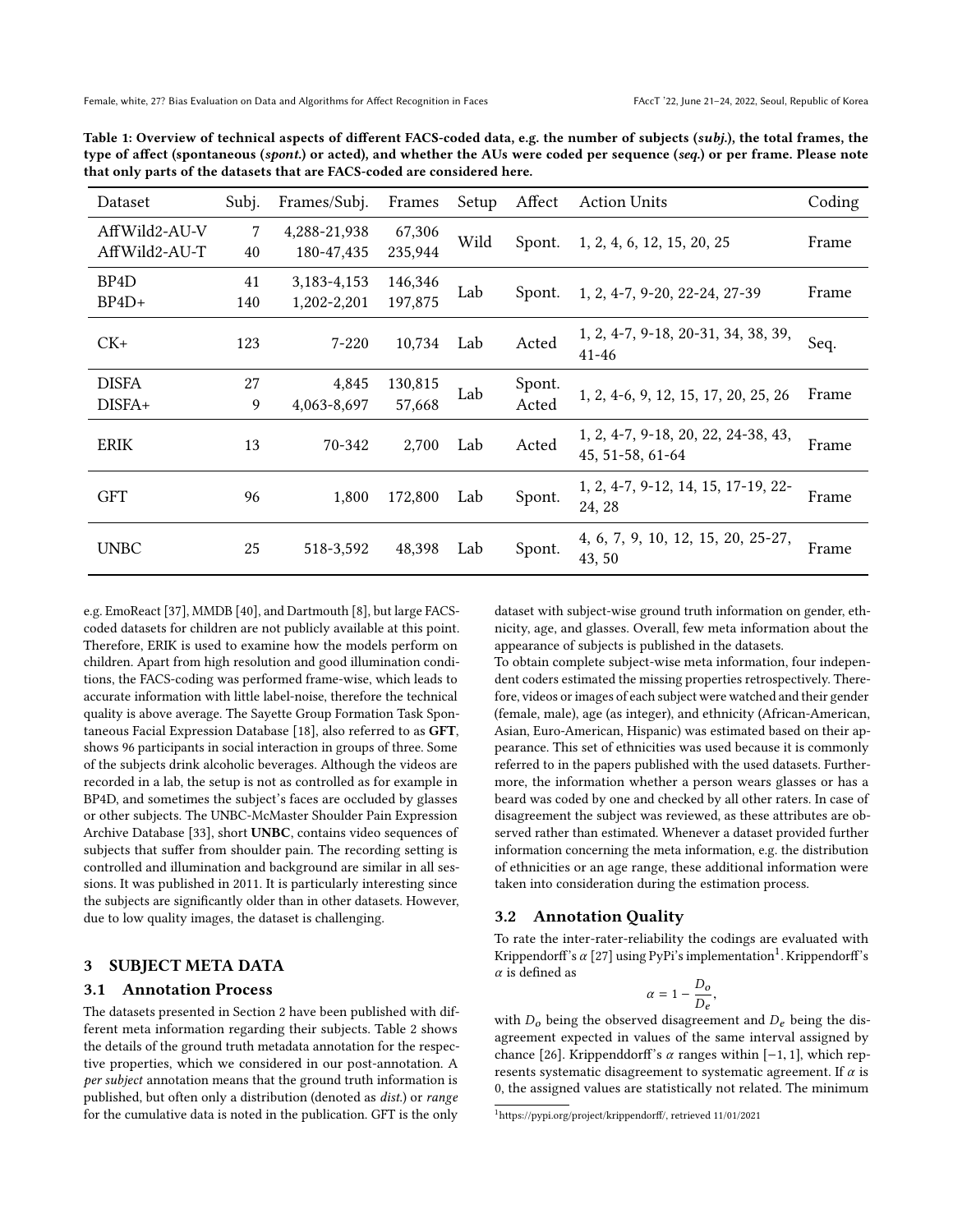<span id="page-3-0"></span>

| Attribute | AffWild2-AU              | BP <sub>4</sub> D | $BP4D+$                 | CK+   | <b>DISFA</b> | $DISFA+$                 | ERIK                     | GFT         | UNBC                     |
|-----------|--------------------------|-------------------|-------------------------|-------|--------------|--------------------------|--------------------------|-------------|--------------------------|
| Gender    | dist.                    |                   | per subject per subject | dist. | dist.        | $\overline{\phantom{a}}$ | (forenames)              | per subject | dist.                    |
| Ethnicity | $\overline{\phantom{a}}$ | dist.             | dist.                   | dist. | dist.        | $\overline{\phantom{a}}$ | $\overline{\phantom{0}}$ | per subject | $\overline{\phantom{a}}$ |
| Age       | $\overline{\phantom{a}}$ | range             | range                   | range | range        | range                    | $\overline{\phantom{a}}$ | per subject | -                        |

Table 2: Subject meta information published with the respective datasets.

score required for reliability inevitably depends on the intended application, however in this context  $\alpha \geq 0.8$  indicates good reliability and  $\alpha \geq 0.667$  is sufficient for tentative conlusions [\[25\]](#page-10-27). A distance metric is required to measure the levels of agreement. To retrieve the scores presented in Table [3,](#page-4-0) the interval metric is used for age, whereas nominal distance is determined for gender and ethnicity. The **gender** estimations are the most reliable. Except for one subject in ERIK, all coders perfectly agreed for all subjects. Therefore, the values can directly be assigned to the subjects. For ethnicity, the scores range above <sup>0</sup>.<sup>667</sup> for all datasets apart from DISFA and DISFA+, which are slightly lower, as well as ERIK. The latter contains subjects that are mostly estimated as Euro-Americans or Hispanics, two ethnicities that seem to be difficult to distinguish visually, which serves as a potential explanation for the low score. Nevertheless, the overall score for the combined data of  $\alpha = 0.75$ justifies the use. The scores for **age** estimations are comparably low for each dataset. However, the overall score of  $\alpha = 0.85$  indicates high agreement. This disambiguity is caused by the nature of  $\alpha$ : the disagreement is evaluated within the respective minimal and maximal value, which is narrow in a majority of the datasets. For a narrow age range the disagreement expected by chance  $D_e$  is smaller, therefore  $\alpha$  decreases for constant  $D_0$ . The overall score relates to the range from global minimum to maximum age across datasets. Therefore, the overall score describes the actual process of assigning an age from all reasonable possibilities better and rates the age estimation for the entire data with very good reliability. For age, the averaged value of all coders is assigned to the subjects. For the subsequent evaluation of the algorithms, the ages are summarized into age groups of ten years width. The resulting data is explicitly considered estimative, as it was judged solely on appearance and the individuals could not be asked how they identify due to anonymization or missing contact data.

<span id="page-3-1"></span>

Figure 1: Age distribution of all combined datasets, with hue for dataset.

<span id="page-3-2"></span>

for gender.

#### 3.3 Distribution of Properties

The combined Action Unit data contains 1,070,585 frames showing 526 individuals. These subjects are of different age (Figure [1](#page-3-1) and Figure [2\)](#page-3-2), gender (Figure [2](#page-3-2) and Figure [3\)](#page-3-3), and ethnicity (Figure [3\)](#page-3-3). Age ranges from 5 to 78 years, with mean and median being 27.37 and 25 years, respectively. However, 70.97% of all frames show subjects between 20 and 30 years. Mainly ERIK and UNBC contribute to a wider range, the first containing only children and the second mostly subjects older than 35 years (see Figure [6](#page-12-0) in the appendix for more detailed dataset-wise information on age distribution). Figure [2](#page-3-2) shows the age distribution with hue gender, revealing that most of the subjects younger than 22 years are female, and subjects over 34 years tend to be male. The peak at 19 years is mainly caused by a single long video from AffWild2-AU-T that shows a hispanic female (see Figure [7](#page-13-0) in the appendix for more detailed dataset-wise information on gender, ethnicity, and age). Gender is distributed almost uniformly, with 50.64% of frames showing females and 49.36% containing males. Out of the four ethnicities, Euro-Americans are present in 62.08% of frames, Asians in 15.97%, African-Americans in 11.13%, and Hispanics in 10.65%. Within the ethnicity groups, gender is not as well-balanced as in the overall data, with less female African-Americans, but more female Asians and Hispanics. There is one subject in GFT whose ground-truth ethnicity is 'Other'. Furthermore, 11.63% of frames show subjects with glasses, and 30.03% of males have a beard (see Figure [3\)](#page-3-3).

<span id="page-3-3"></span>

Figure 3: Gender, ethnicity, beard, and glasses in all combined datasets. (AA: African-American, AS: Asian, EA: Euro-American,

HI: Hispanic, O: Other).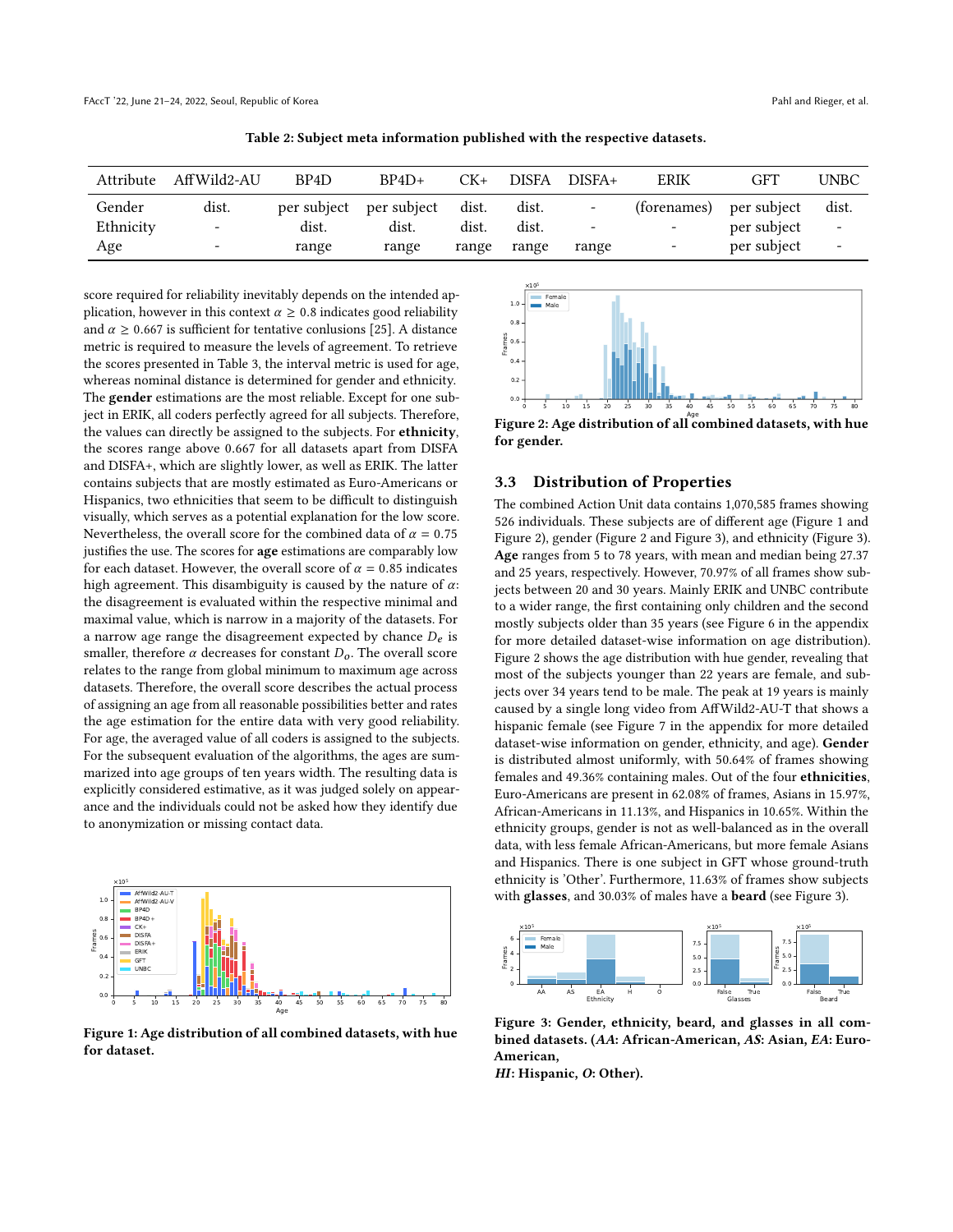<span id="page-4-0"></span>

| Table 3: Krippendorff's $\alpha$ of our post-annotations for the respective attribute and dataset, as well as for the combined data. |  |  |
|--------------------------------------------------------------------------------------------------------------------------------------|--|--|
|                                                                                                                                      |  |  |

| Attribute |      |       |            |      |      |      |      |              | AffWild2-AU BP4D BP4D+ CK+ DISFA DISFA+ ERIK UNBC Combined Data |
|-----------|------|-------|------------|------|------|------|------|--------------|-----------------------------------------------------------------|
| Gender    |      |       | $ -$ 1 1 1 |      |      |      | 0.95 | $\mathbf{1}$ | 0.99                                                            |
| Ethnicity | 0.80 | 0.82  | 0.68       | 0.75 | 0.64 | 0.66 | 0.36 | 0.74         | 0.75                                                            |
| Age       | 0.92 | 0.34  | 0.57       | 0.46 | 0.66 | 0.35 | 0.39 | 0.71         | 0.85                                                            |
| Mean      | 0.91 | 0.72. | 0.75       | 0.74 | 0.77 | 0.67 | 0.57 | 0.82         | 0.87                                                            |

## 4 MODELS

The distribution of the properties of commonly used Action Unit datasets (examined in Section [3\)](#page-2-2) enforces the hypothesis that algorithms trained on this data for affect recognition are susceptible to bias. Therefore, the underlying data and functionality of a stateof-the-art model and an open-source facial analysis toolkit are presented in the following.

Algorithms have been chosen with regard to the capability to score categorical emotion and Action Units at the same time, performance in doing so, availability of the code, and being in active deployment (particularly OpenFace).

#### 4.1 NISL2020

NISL2020 [\[10\]](#page-10-28) is a model that produced excellent results in a competition called "Affective Behavior Analysis in-the-wild" at the 15th IEEE International Conference on Automatic Face and Gesture Recognition in 2020 [\[22\]](#page-10-29). It is a multi-task model for Valence/Arousal (VA) estimation, AU detection, and expression classification. The main focus of this work is on the AU detection; in this category of the competition, NISL2020 was ranked second. It was chosen for this work for its out-of-the-box functionality and reproducibility: Preprocessing algorithms as well as trained models are provided.[2](#page-4-1)

NISL2020 explores two different approaches: The first is based on a Convolutional Neural Networks (CNNs) with a ResNet50 backbone [\[19\]](#page-10-30), the second approach uses the ResNet50 combined with a Recurrent Neural Networks (CNN-RNNs) where Gated Recurrent Unit (GRU) layers [\[6\]](#page-10-31) are added to captivate temporal correlations. For face extraction Deng et al. [\[10\]](#page-10-28) use the existing preprocessing algorithm Multitask Cascaded Convolutional Network (MTCNN) [\[48\]](#page-11-12) that detects, aligns, and crops a face. Only faces that are successfully detected are processed by the networks. They propose a studentteacher approach to tackle the challenge of incompletely labeled data by using a supervised trained teacher to propose soft labels for unlabeled data when training the student. As the NISL2020 CNN-RNN approach with a sequence length of 32 frames is reported to have the best performance, this approach is used on all datasets except for CK+. This database contains sequences that are too short for this approach, therefore, for comparability, the CNN approach is used for the entire dataset. NISL2020 returns the predictions of the teacher model and five student models. The students' results are averaged and binarized using individual thresholds per Action Unit. This merged binary output is used as the final model prediction.

The authors of NISL2020 used the datasets AffWild2 and DISFA (see Section [2\)](#page-1-0) to train and validate their Action Unit detection. Please note that we can only analyze the training data for the AU detection, but since NISL2020 is a multi-task network the distribution of the

training datasets for VA and categorical emotions potentially also have an influence. Both DISFA and AffWild2 lacked subject meta information in the original datasets, so it was post-annotated as described in Section [3.](#page-2-2) The Action Unit training data for NISL2020 consists of 67 individuals with 180-47,435 frames per individual. This results in 366,758 total frames. Of these frames, <sup>53</sup>.46% display female subjects, opposed to <sup>46</sup>.54% that show males. Figure [4](#page-5-0) shows how different ethnicities are distributed. More than half of the frames contain Euro-American subjects. Furthermore, the gender imbalance within the African-American class is remarkable. Although <sup>8</sup>.59% of all samples show African-American subjects, only <sup>1</sup>.05% of the total frames show African-American females. Figure [5](#page-5-1) shows that the underlying training data of NISL2020 tends to represent subjects between 15 and 34 years significantly better than all other subjects. Whereas subjects between 15 and 24 years and 25 and 34 years are shown in 42.82% and 45.82% of the images, all other age groups are in less than 4% of the images respectively. The age mean of all displayed faces is 26.47 years with a slightly lower median age of 25 years. The minimum age is 5 years, the maximum age 70 years. Furthermore it is denoted that 17.77% of the total frames show subjects with beards, which are 38.19% of the male subjects. Glasses are worn in 23.58% of all frames.

#### 4.2 OpenFace

OpenFace 2.0 [\[2\]](#page-10-32) is an open source toolkit<sup>[3](#page-4-2)</sup> with different facial analysis functionalities, like eye gaze tracking or facial landmark detection. It also provides AU detection algorithms [\[1\]](#page-10-33). OpenFace has been chosen as the second model in this study due to being the most popular and accessible open source AU detection.

OpenFace detects 18 Action Units, including all 8 that are recognized by NISL2020, and is capable of scoring activity and intensity of displayed Action Units. In our study, the binary activity values are used for better comparability within the meta-groups. According to the repository<sup>[4](#page-4-3)</sup> that provides the resources for release 2.2.0, seven different datasets have been used for training the AU detection model: BP4D [\[49\]](#page-11-8), CK+ [\[32\]](#page-10-19), DISFA [\[35\]](#page-10-20), UNBC [\[33\]](#page-10-24), and three other datasets that are not part of our examinations [\[3,](#page-10-34) [42,](#page-11-13) [44\]](#page-11-14). Thus, the metadata distribution concerning age, ethnicity, and gender of these datasets is not analyzed here. Furthermore, this also implies that these training datasets need to be excluded from testing OpenFace.

## <span id="page-4-4"></span>5 RESULTS

### 5.1 Dataset-wise Performance Evaluation

As outlined in Section [2,](#page-1-0) the testing datasets differ in many aspects, e.g. recording setup, quality, but also the displayed subjects. Therefore, the performance of the models needs to be judged with regard

<span id="page-4-1"></span> $^2$ https://github.com/wtomin/Multitask-Emotion-Recognition-with-Incomplete-Labels, retrieved 05/02/2021.

<span id="page-4-2"></span><sup>&</sup>lt;sup>3</sup>https://github.com/TadasBaltrusaitis/OpenFace, retrieved 05/02/2021.

<span id="page-4-3"></span><sup>4</sup>https://github.com/TadasBaltrusaitis/OpenFace/wiki/Action-Units, retrieved 02/02/2022.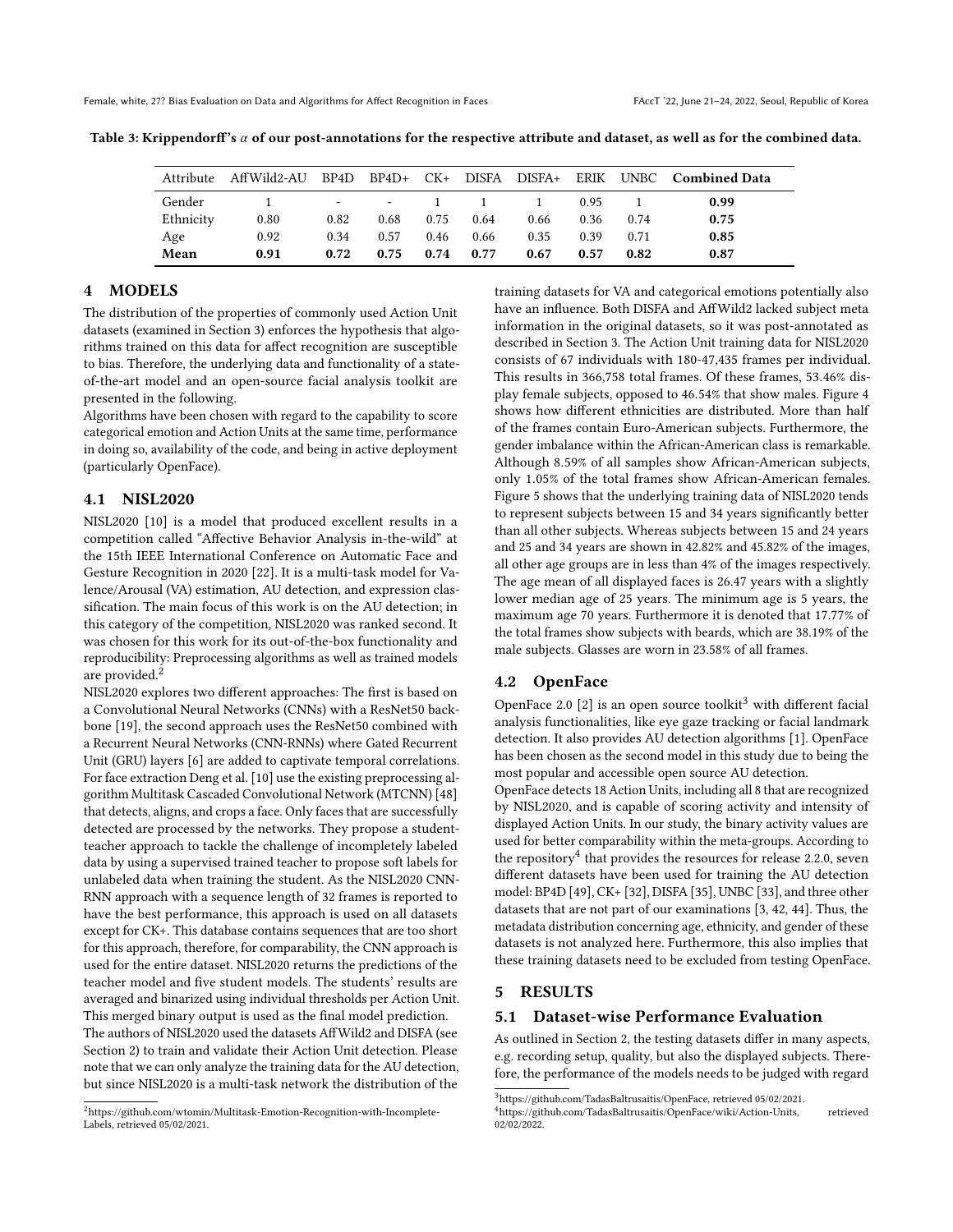<span id="page-5-0"></span>Figure 4: Distribution of ethnicity and gender in the Action Unit training data of NISL2020 shown as the number of subjects (denoted as Subj.), frames per ethnicity (denoted as Ethn.), and gender (denoted as Gend.). AA stands for African-American, AS for Asian, EA for European-American, and HI for Hispanic. F and M are short for female and male. Highest numbers are in bold. The bar charts on the right show the distribution of glasses and beards.



<span id="page-5-1"></span>Figure 5: Distribution of age in the Action Unit training data of NISL2020 shown as the number of subjects (denoted as Subj.) and frames per age group. Highest numbers are in bold. The bar chart on the right shows the age distribution separated by datasets.



<span id="page-5-2"></span>Table 4: Dataset-wise performance evaluation per model. For each model, the minimum and maximum macro F1-score is bold. The numbers of Subjects and Frames refer to testing data, not training data.

|                   |          | <b>NISL2020</b> |                       |         | NISL2020 cp           |         | OpenFace              |
|-------------------|----------|-----------------|-----------------------|---------|-----------------------|---------|-----------------------|
| Dataset           | Subjects | Frames          | F <sub>1</sub> -Macro | Frames  | F <sub>1</sub> -Macro | Frames  | F <sub>1</sub> -Macro |
| AffWild2-AU-T     | 40       |                 |                       |         |                       | 213,077 | 0.332                 |
| AffWild2-AU-V     | 7        | 52.446          | 0.383                 | 67.306  | 0.204                 | 67,191  | 0.420                 |
| BP <sub>4</sub> D | 41       | 121.016         | 0.657                 | 146.346 | 0.512                 |         |                       |
| $BP4D+$           | 140      | 182,147         | 0.602                 | 197,875 | 0.544                 |         |                       |
| $CK+$             | 123      | 10,711          | 0.639                 | 10.734  | 0.636                 |         |                       |
| <b>ERIK</b>       | 13       | 2.699           | 0.723                 | 2.700   | 0.723                 | 2.700   | 0.649                 |
| <b>GFT</b>        | 96       | 160.555         | 0.508                 | 172,800 | 0.438                 | 172,800 | 0.399                 |
| <b>UNBC</b>       | 25       | 47.397          | 0.271                 | 48,398  | 0.253                 |         |                       |

to the dataset. Table [4](#page-5-2) shows the overall performance of the models on all available testing datasets separately. As OpenFace was trained on BP4D, CK+, and UNBC, and due to BP4D+'s similarity to BP4D, these datasets are excluded when evaluating OpenFace. For the same reason, the AffWild2 AU Training subset is used to

evaluate OpenFace, but excluded for NISL2020. To ensure equal conditions, only Action Unit 4 (brow lowerer), 6 (cheek raiser), and 12 (lip corner puller) are considered, due to these being the Action Units that are predicted by both models and annotated as ground truth data in all used datasets.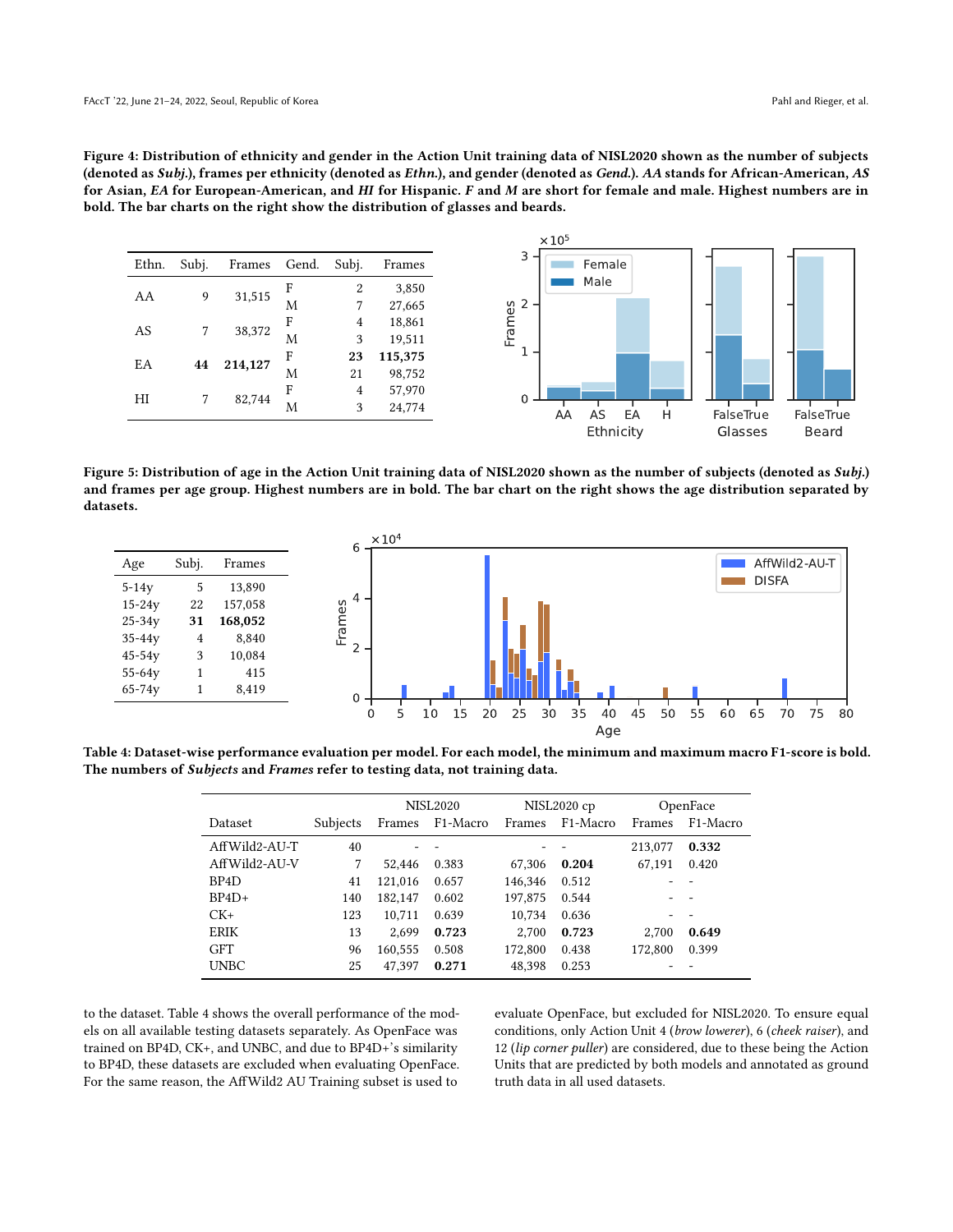We measure bias by comparing the F1-score

$$
F1 = \frac{tp}{tp + \frac{1}{2}(fp + fn)}
$$

across groups, where  $tp$  are the true positives,  $fp$  the false positives, and  $fn$  the false negatives. The F1-score ranges in  $[0,1]$ , with 1 being the score for a perfect classifier. The macro F1-score is a non-weighted mean over the F1-scores of the classes. It is commonly used for AU detection, as this metric is suited for multi-class problems with a high ratio of negative samples.

Conspicuously, MTCNN, the pre-processing algorithm used with NISL2020, only detects faces in 89.3% of the frames, although especially the lab-recorded sequences (see Section [2\)](#page-1-0) contain faces in every frame. Logically, the faces that are not detected are not classified concerning Action Units. This effect is further examined in Section [5.3.](#page-6-0) To separate this error from the actual Action Unit detection, the output of NISL2020 is scored in two different ways: The results that are denoted with NISL2020 contain the scores for all faces that were actually detected. For NISL2020, the frames where MTCNN failed are excluded to ensure that a potential resulting bias of the overall system is caused by the Action Unit detection part, not the preprocessing. However, as the preprocessing is part of the model, and the error in MTCNN would definitely result in an overall error in a use-case scenario, the faces that are not detected are included in the results called NISL2020 cp. For NISL2020 cp, the missing frames were padded using the contrary of the ground truth each. This fully takes the system failure into account and increases the number of false predictions without unintentionally adding correct values. In comparison, simply evaluating all AUs in frames which have not been found by the face detector as negative annotations by the AU detection algorithm would increase its performance since the majority of ground truth annotations in AU datasets are negative.

NISL2020 performs best on ERIK and worst on UNBC. The datasets BP4D, BP4D+, CK+, and GFT have a higher score than the macro F1-score for the combined data (0.586). In comparison, the contrarypadded predictions of NISL2020 cp show a decreased performance for AffWild2, BP4D, BP4D+, and GFT, whereas the predictions for ERIK and UNBC are not scored significantly worse. This aligns with the ratio of recognized faces: AffWild2 (77,92%), BP4D (82,35%), BP4D+ (92.1%), GFT (92,91%), ERIK (99.96%), CK+ (99.93%), and UNBC (97.93%). Similarly, OpenFace predicts best for ERIK, and significantly worse for AffWild2 and GFT.

#### 5.2 OpenFace

OpenFace is evaluated on five Action Units (see e.g. Table [5\)](#page-7-0) which are selected because they are contained in both the ground truth of the used datasets and the model's annotation. The ethnicity-wise comparison of OpenFace's performance shows the highest reliability for African-American subjects, with a slightly lower macro F1-score for European-American subjects. This tendency remains in AU-wise examination. The lowest-scored groups are Hispanics and Others. These groups, however, contain only seven and one subjects respectively, compared to 121 Euro-Americans. Therefore, the result may not be abstractable. The gender-wise comparison shows a difference of 0.05 for the macro F1-score, slightly in favor of male subjects. This tendency is reflected in the AU-wise evaluation

as well, with the highest difference between male and female being 0.18 for AU 1, the inner brow raiser. The recognition of AU 12, the lip corner puller, is slighlty more successful in females. The number of subjects and frames in both groups is comparably balanced. Evaluating OpenFace on groups separated according to age results in the following observations: Regarding the macro F1-score, the subjects aged between 5-14 years are rated most successfully. It has to be noted that nearly all of the subjects in this age category come from the ERIK dataset, which has the highest dataset quality by a large margin which can be seen in Table [4.](#page-5-2) The difference to the two subsequent age groups is 0.021 and 0.016 respectively, followed by a stronger decrease of the macro F1-score with increasing age. This relation is not fully consistent for each single AU. However, it needs to be denoted that the results are less reliable for the age groups which have fewer frames in the testing data. Separating the male subjects based on whether they are wearing a beard does not yield any insightful results. All AUs except for AU 12, the lip corner puller, are in the eye area, and the difference for AU 12 is lower than the difference of the macro F1-scores and most of the seemingly non-beard-related AUs. OpenFace's macro F1-score and the individual scores of AU 1, 2, 6, and 12 decrease for subjects with glasses by an average of 0.1026, the score for AU 4 increases slightly by 0.01. The decrease for AU 6, the cheek raiser, is 0.176. As all of the AUs, except for AU 12, are in the upper face area, this indicates that recognition can be hindered by glasses.

### <span id="page-6-0"></span>5.3 NISL2020

The ethnicity-wise evaluation in Table [6](#page-7-1) shows no clear differences between the ethnicities of the NISL2020 output, with the macro F1-scores differing by 0.099 at most. However, comparing the clean NISL2020 and the contrary-padded NISL2020 cp version shows that only 48,8% of African-American faces are detected, compared to 95.11% for all other subjects. Consequently, the contrarypadded predictions show a significant difference of 0.437 between the macro F1-score of African-American and Asian subjects. The result for African-American subjects being the lowest aligns with the training data, where the African-American subjects are the least represented (see Figure [4\)](#page-5-0). Further dataset-wise examinations indicate that a majority of undetected faces originated from BP4D, a dataset with a dark-blue background and soft illumination. For African-American females, only 19.98% of faces are detected, for African-American males only 6.79%, compared to more than 98% for all other ethnicities. Contrarily, within GFT, a dataset with a bright background and better illumination, 85.8% of African-American faces are detected, compared to 93.8% for Euro-Americans. This leads to the assumption that the low contrast influences the performance. However, contrast enhancing using CLAHE [\[39\]](#page-11-15) did not increase the ratio of detected faces sufficiently.

The gender-wise comparison in Table [7](#page-8-0) shows that AU 4 is better recognized in males, and AU 6 and 12 in females, which also results in a higher macro F1-score for females. The better macro results when evaluating on female subjects are in sync with the training data, since there are more female subjects present (see Figure [4\)](#page-5-0). The contrary-padded output is excluded in this and the following evaluations, because it does not contribute any additional insights. Evaluating the models on groups separated according to their age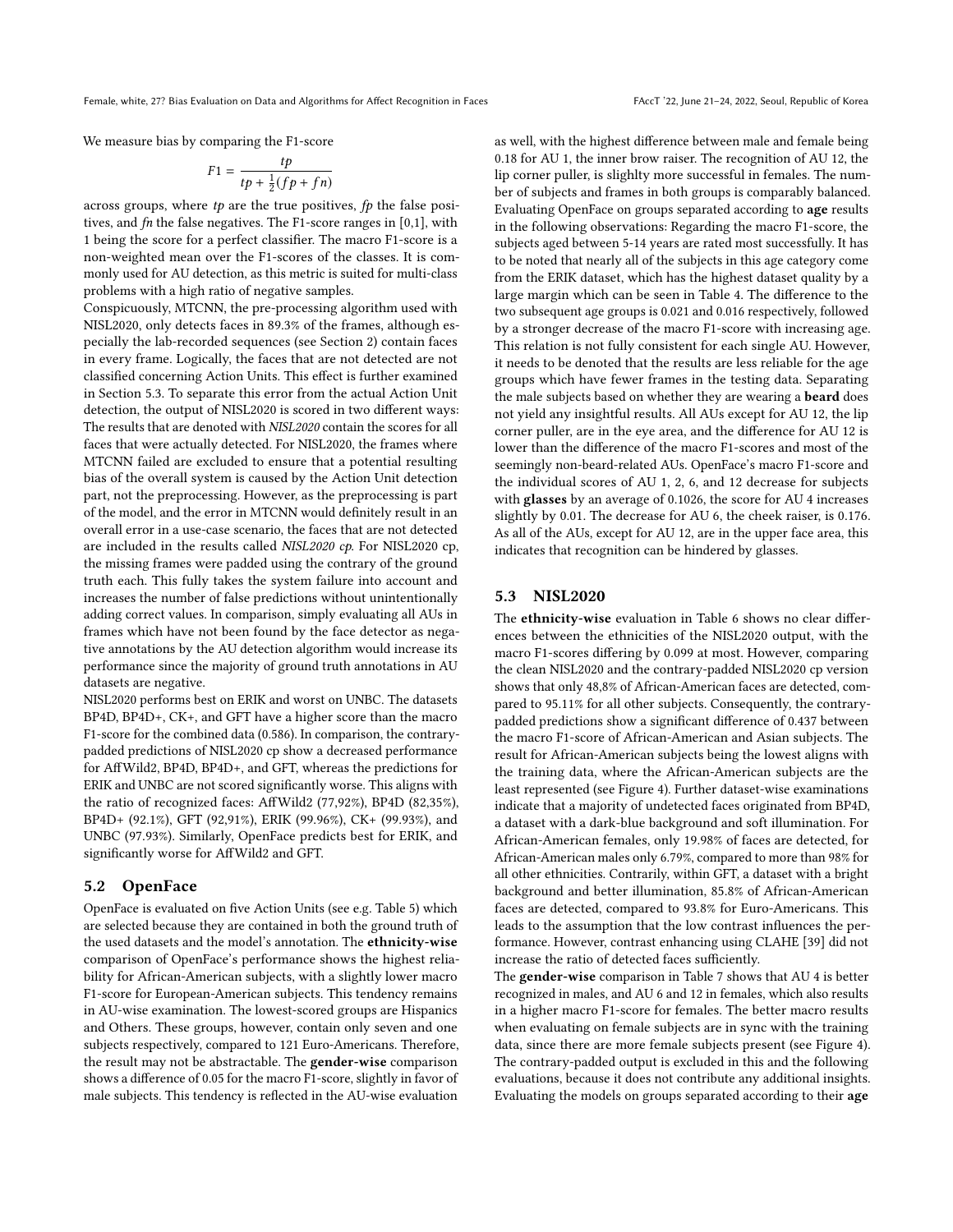| Attribute | Value            | Subjects | Frames  | AU 1  | AU 2  | AU 4  | AU 6  | AU 12 | Macro |
|-----------|------------------|----------|---------|-------|-------|-------|-------|-------|-------|
|           | African-American | 20       | 54,988  | 0.657 | 0.197 | 0.415 | 0.529 | 0.444 | 0.448 |
|           | Asian            | 7        | 28,894  | 0.376 | 0.081 | 0.365 | 0.354 | 0.330 | 0.301 |
| Ethnicity | Euro-American    | 121      | 295,110 | 0.410 | 0.146 | 0.319 | 0.481 | 0.516 | 0.374 |
|           | Hispanic         | 7        | 74,976  | 0.461 | 0.078 | 0.381 | 0.042 | 0.450 | 0.282 |
|           | Other            | 1        | 1,800   | 0.102 | 0.042 | 0.316 | 0.341 | 0.463 | 0.253 |
| Gender    | Female           | 73       | 214,916 | 0.367 | 0.136 | 0.319 | 0.421 | 0.508 | 0.350 |
|           | Male             | 83       | 240,852 | 0.547 | 0.139 | 0.371 | 0.471 | 0.473 | 0.400 |
|           | $5-14y$          | 18       | 14,661  | 0.363 | 0.109 | 0.498 | 0.514 | 0.475 | 0.392 |
|           | $15 - 24y$       | 96       | 263,906 | 0.387 | 0.186 | 0.287 | 0.470 | 0.524 | 0.371 |
|           | $25 - 34y$       | 34       | 155,469 | 0.546 | 0.077 | 0.421 | 0.400 | 0.438 | 0.376 |
| Age       | $35 - 44y$       | 4        | 8,836   | 0.470 | 0.000 | 0.304 | 0.448 | 0.323 | 0.309 |
|           | $45-54y$         | 2        | 5,237   | 0.768 | 0.001 | 0.216 | 0.174 | 0.340 | 0.300 |
|           | $55 - 64y$       | 1        | 414     | 0.048 | 0.000 | 0.000 | 0.000 | 0.656 | 0.141 |
|           | $65 - 74y$       | 1        | 7,245   | 0.184 | 0.000 | 0.079 | 0.000 | 0.031 | 0.059 |
| Beard     | No               | 57       | 164,292 | 0.532 | 0.153 | 0.335 | 0.428 | 0.481 | 0.386 |
|           | Yes              | 26       | 76,560  | 0.571 | 0.113 | 0.436 | 0.550 | 0.455 | 0.425 |
| Glasses   | No               | 136      | 350,115 | 0.478 | 0.164 | 0.340 | 0.485 | 0.503 | 0.394 |
|           | Yes              | 20       | 105,653 | 0.389 | 0.053 | 0.350 | 0.309 | 0.450 | 0.310 |

<span id="page-7-0"></span>Table 5: F1-scores for attribute-wise evaluation of OpenFace on its testing data (AffWild2-AU-T, AffWild2-AU-V, ERIK, and GFT). For each attribute and Action Unit, the maximum and minimum F1-scores are bold.

<span id="page-7-1"></span>Table 6: F1-scores for ethnicity-wise evaluation of NISL2020 and the contrary-padded output NISL2020 cp. For each Action Unit, the minimum and maximum F1-scores are bold.

|                  |       |         |       | NISL2020 cp |       |       |               |       |       |       |       |
|------------------|-------|---------|-------|-------------|-------|-------|---------------|-------|-------|-------|-------|
| Ethnicity        | Subj. | Frames  | AU 4  | AU 6        | AU 12 | Macro | <b>Frames</b> | AU 4  | AU 6  | AU 12 | Macro |
| African-American | 53    | 39.611  | 0.283 | 0.619       | 0.722 | 0.541 | 81.164        | 0.058 | 0.277 | 0.217 | 0.184 |
| Asian            | 73    | 124.477 | 0.375 | 0.765       | 0.780 | 0.640 | 126.921       | 0.351 | 0.749 | 0.762 | 0.621 |
| Euro-American    | 295   | 380.449 | 0.286 | 0.683       | 0.750 | 0.573 | 404.960       | 0.240 | 0.633 | 0.684 | 0.519 |
| Hispanic         | 23    | 30.928  | 0.300 | 0.711       | 0.750 | 0.587 | 31.314        | 0.292 | 0.702 | 0.739 | 0.577 |
| Other            |       | 1.506   | 0.661 | 0.354       | 0.875 | 0.630 | 1.800         | 0.303 | 0.256 | 0.450 | 0.336 |

shows a significantly better macro F1-score in ages ranging from 5-14 years, especially caused by a high individual score for AU 4, the brow lowerer. As already mentioned in OpenFace's results, this needs to be interpreted with regard to the 5-14 years age group consisting of children from the ERIK dataset mostly which has the highest performance. The performance decreases with age; the macro F1-score for 45-54 year old subjects is less than half of the score for 25-34 year olds. On subjects above 74 years, the performance is the worst. When remembering the training data in Figure [5,](#page-5-1) most subjects were also in the range of 25-34 years. However, it needs to be noted that the reliability of the results needs to be judged with the different numbers of frames in the test set in mind (nearly 100 times more frames in age range 15-24 years compared to in 5-14 years). The scores for all male subjects regarding beards do not show an obvious pattern, the macro F1-scores barely differ. Separating the subjects based on whether they are wearing glasses shows an interesting effect for the NISL2020 predictions. Whereas the score for AU 12, the lip corner puller, decreases only

slightly, the F1-scores for AU 4 (brow lowerer) and 6 (cheek raiser), both having effects around the eye area, decrease significantly by 0.218 and 0.133 respectively.

## 5.4 Categorical Emotions and Action Units

The dataset CK+ contains not only Action Unit ground truth information, but also the categorical emotion annotation as described in Section [2.](#page-1-0) It can therefore be used to compare NISL2020's predictions and potential bias in Action Unit and emotion recognition. Only the subset of CK+ that contains annotations for both facial expression representations was used in order to ensure equal conditions in the comparison. Furthermore, NISL2020's CNN approach is required when using NISL, because there are sequences in CK+ that are too short for the CNN-RNN.

Table [8](#page-9-0) and Table [9](#page-9-1) show the values for comparing the performance gender-wise. Women's emotions are scored slightly more reliably than men's, whereas the AU predictions are slightly more reliable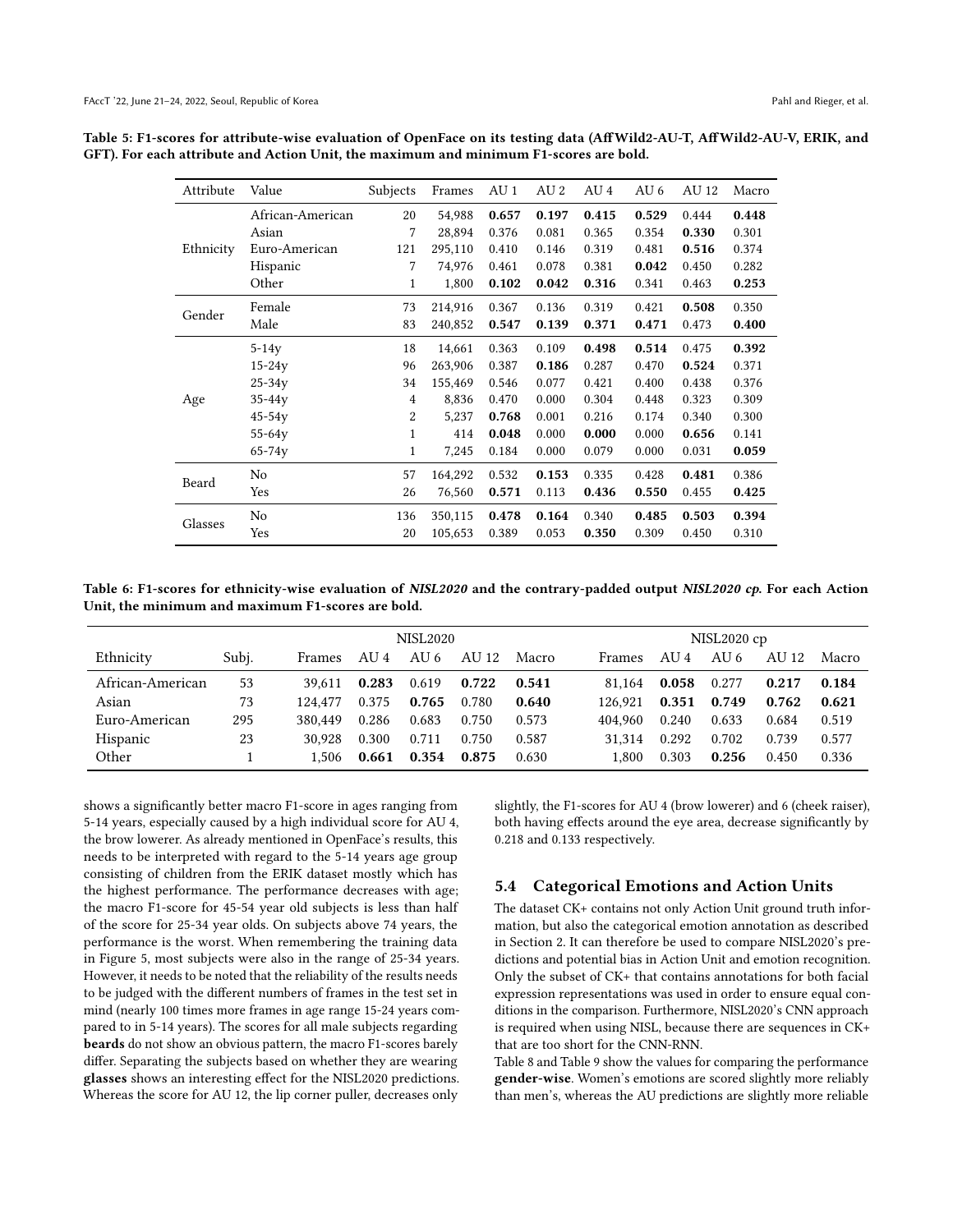| Attribute | Values         | Subjects | Frames    | AU <sub>4</sub> | AU 6  | AU 12 | Macro |
|-----------|----------------|----------|-----------|-----------------|-------|-------|-------|
| Gender    | Female         | 254      | 291,562   | 0.294           | 0.753 | 0.796 | 0.614 |
|           | Male           | 91       | 1 285,409 | 0.312           | 0.632 | 0.696 | 0.547 |
|           | $5-14y$        | 13       | 2.699     | 0.801           | 0.670 | 0.698 | 0.723 |
|           | $15 - 24y$     | 166      | 260,844   | 0.404           | 0.680 | 0.768 | 0.617 |
|           | $25 - 34y$     | 219      | 246,622   | 0.301           | 0.736 | 0.763 | 0.600 |
|           | $35-44y$       | 23       | 23,870    | 0.194           | 0.780 | 0.742 | 0.572 |
| Age       | $45-54y$       | 9        | 16,717    | 0.116           | 0.437 | 0.335 | 0.296 |
|           | $55 - 64y$     | 9        | 14,828    | 0.027           | 0.291 | 0.354 | 0.224 |
|           | $65 - 74y$     | 5        | 8.608     | 0.117           | 0.515 | 0.440 | 0.357 |
|           | $75 - 84y$     | 1        | 3,360     | 0.000           | 0.128 | 0.525 | 0.218 |
| Beard     | N <sub>0</sub> | 142      | 210,783   | 0.318           | 0.628 | 0.700 | 0.549 |
|           | Yes            | 49       | 74,734    | 0.298           | 0.646 | 0.687 | 0.544 |
| Glasses   | No             | 428      | 549,831   | 0.309           | 0.703 | 0.759 | 0.590 |
|           | Yes            | 18       | 27,140    | 0.091           | 0.570 | 0.705 | 0.455 |

<span id="page-8-0"></span>Table 7: F1-scores for the attribute-wise evaluation of NISL2020 on its testing datasets (Affwild2-AU-V, BP4D, BP4D+, CK+, ERIK, GFT, and UNBC). For each attribute and Action Unit, the maximum and minimum F1-scores are bold.

for men than for women. Comparing the two emotion representations ethnicity-wise yields slightly different tendencies for both taxonomies. The macro F1-score for AUs is almost equal for African-American, Asian, and Euro-American subjects, whereas the predictions for Hispanic subjects are scored significantly lower (see Table [11\)](#page-9-2). The latter effect also persists in the emotion annotation, but the first three ethnicities are rated differently, with emotions in African-American subjects being recognized the most successfully (see Table [10\)](#page-9-3). The difference of the scores for African-American and Hispanic subjects differs by less than a tenth in emotion classification and AU detection. Again, it needs to be noted that the number of test frames differs by up to factor 35 between groups and the overall number of samples is small in some groups, which reduces reliability of the results in those groups.

#### 6 DISCUSSION

The results in Section [5](#page-4-4) can be used to judge if current affective computing algorithms are prone to bias and provide a guideline for such evaluations. The focus of this paper, however, is not on comparing the two models OpenFace and NISL2020. Those algorithms have been trained on different training data and we have to test them on different testing data in order to avoid testing on training data. Table [4](#page-5-2) shows clearly why comparisons of algorithms have to be conducted on the same test dataset in order to be meaningful. The most visible bias in both models regards age: The performance for the age group 5-14 years is the highest and decreases with increasing age. While the performance difference is relatively small for the different cohorts within 5-34 years, it gets larger between the older age categories. This relates back to the training data, where we can see that throughout most analyzed datasets the age group 15-34 years is the best represented, with an overall mean age of 27.37 years (see Figure [1\)](#page-3-1). Hence, training data is not sufficiently provided for subjects exceeding this age category. We notice that the youngest category (5-14 years) is not well represented in all analyzed datasets either, but the two algorithms perform best for

these subjects. We hypothesize that the models show such a high performance for the youngest category because these are mainly subjects from the ERIK dataset, which has very high image and annotation quality and contains children in the 5-14 years interval exclusively. Older subjects are underrepresented in the analyzed datasets, as well, and the two algorithms accordingly display the worst Action Unit detection performance on these older categories. Overall, wrinkles and the quality of images seem to have a big influence for Action Unit detection. Regarding ethnicity, OpenFace performs best on African-Americans, while NISL2020 performs best on Asians. This is surprising because our annotated data clearly shows that European-American appearance is overly represented in all benchmark datasets. A gender bias can be found in both models, where OpenFace recognizes Action Units in male subjects better and NISL2020 in female subjects. This is in line with the NISL training dataset having more females than males. Unfortunately, we cannot test this hypothesis for OpenFace because its training data is not known exactly. Looking at Action Unit occlusion, for example by glasses, we can see a worse performance on these specific Action Units in both models. For example Action Unit 6, the cheek raiser effecting the eye, is detected worse by both models when the subjects wear glasses.

We also did a preliminary evaluation on bias in categorical emotion annotation compared to Action Unit annotation according to FACS by evaluating the multi-task NISL2020 model on the CK+ dataset. It can be noted that the overall performance is worse for detecting emotions than for detecting Action Units, but bias is visible concerning both gender and ethnicity. We can see that the bias for each taxonomy is different, for example Action Units are better detected in male subjects and emotions in female subjects. However, a consistent difference in bias susceptibility was not found between the annotation styles for the data and algorithms in question.

A possible influence in our bias evaluation is the correlation of the metadata categories, for example that most subjects younger than 22 years are female (see Fig. [2\)](#page-3-2). This statistical relation can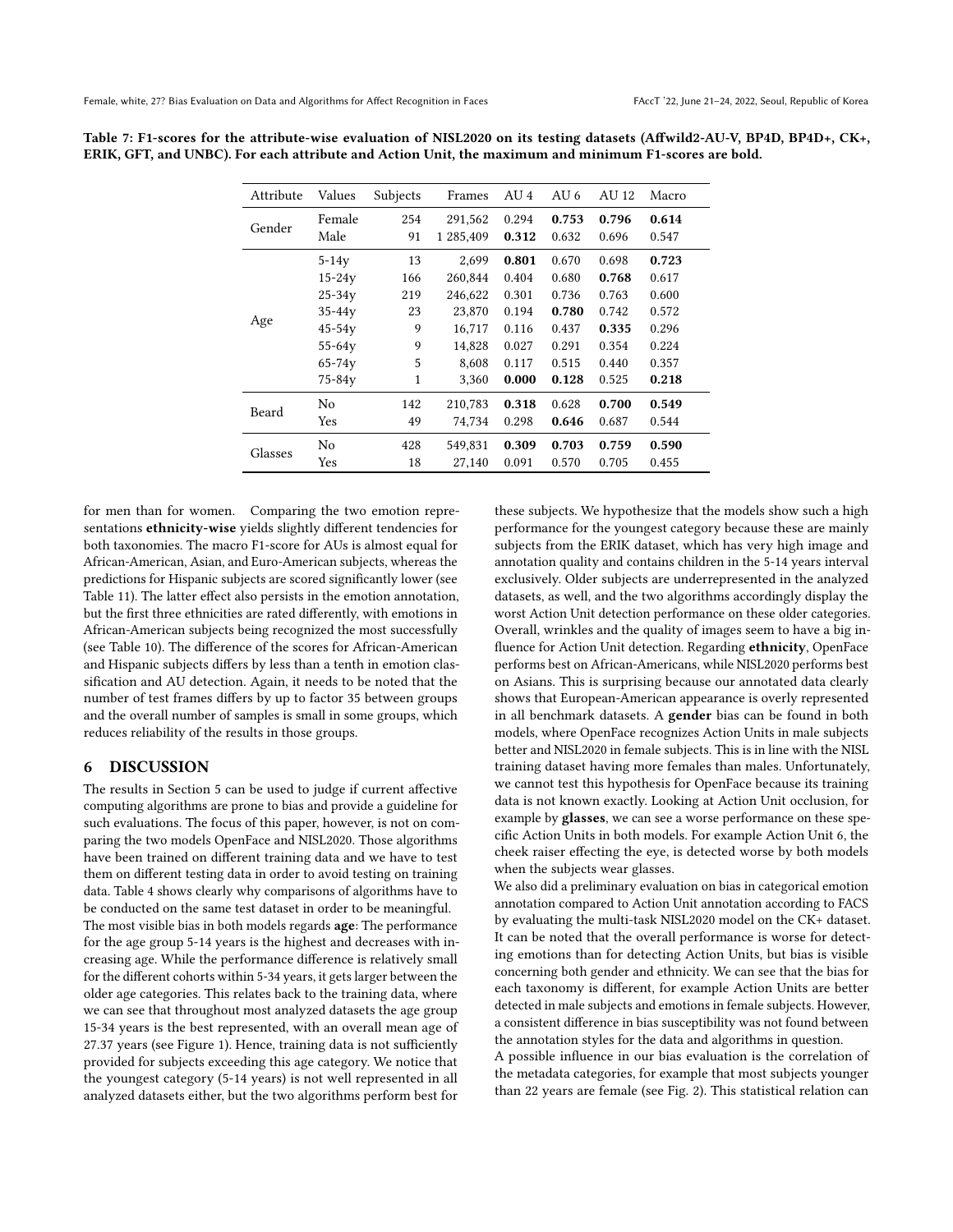<span id="page-9-0"></span>Table 8: Evaluation in F1-score of NISL2020's emotion classification per gender on CK+ dataset. The maximum results are bold.

|                |          |  |                                                                | Gender Subjects Frames Anger Disgust Fear Happiness Sadness Surprise Macro |                |                |                |
|----------------|----------|--|----------------------------------------------------------------|----------------------------------------------------------------------------|----------------|----------------|----------------|
| Female<br>Male | 81<br>37 |  | 3.933 0.292 0.345 0.147 0.803<br>1.936 0.113 0.335 0.173 0.824 |                                                                            | 0.333<br>0.187 | 0.722<br>0.743 | 0.440<br>0.396 |

<span id="page-9-1"></span>Table 9: Evaluation in F1-score of NISL2020's Action Unit detection per gender on CK+ dataset. The maximum results are bold.

|        | Gender Subjects Frames AU 1 AU 2 AU 4 AU 6 AU 12 AU 15 AU 20 AU 25 Macro |  |  |                                                             |  |  |
|--------|--------------------------------------------------------------------------|--|--|-------------------------------------------------------------|--|--|
| Female | 81                                                                       |  |  | 3,933 0.695 0.509 0.708 0.601 0.748 0.310 0.161 0.779 0.564 |  |  |
| Male   |                                                                          |  |  | 1,936 0.738 0.656 0.747 0.538 0.785 0.360 0.225 0.812 0.608 |  |  |

<span id="page-9-3"></span>Table 10: F1-scores for NISL2020's emotion classification per ethnicity on CK+ dataset. The minimum and maximum results are bold.

| Ethnicity        | Subjects | Frames |       | Anger Disgust Fear |       | Happiness | Sadness | Surprise | Macro |
|------------------|----------|--------|-------|--------------------|-------|-----------|---------|----------|-------|
| African-American | 14       | 774    | 0.616 | 0.242              | 0.093 | 0.848     | 0.509   | 0.504    | 0.469 |
| Asian            |          | 224    | 0.424 | 0.481              | 0.000 | 0.935     | 0.222   | 0.588    | 0.442 |
| Euro-American    | 94       | 4.738  | 0.099 | 0.346              | 0.190 | 0.798     | 0.244   | 0.758    | 0.406 |
| Hispanic         |          | 133    | 0.000 | 0.576              | 0.000 | 0.828     | 0.000   | 0.852    | 0.376 |

<span id="page-9-2"></span>Table 11: F1-scores of NISL2020's Action Unit detection per ethnicity on CK+ dataset. The minimum and maximum results are bold.

| Ethnicity        |    | Subj. Frames AU 1 AU 2 AU 4 AU 6 AU 12 AU 15 AU 20 AU 25 Macro |       |                                 |  |                                                 |       |       |                         |       |
|------------------|----|----------------------------------------------------------------|-------|---------------------------------|--|-------------------------------------------------|-------|-------|-------------------------|-------|
| African-American | 14 | 774 0.691 0.494 0.799 0.396 0.685 0.486 0.279 0.722            |       |                                 |  |                                                 |       |       |                         | 0.569 |
| Asian            |    |                                                                |       |                                 |  | 224 0.632 0.069 0.810 0.713 0.914 0.571         |       |       | $0.000$ $0.871$ $0.573$ |       |
| Euro-American    | 94 |                                                                |       |                                 |  | 4.738 0.719 0.592 0.693 0.593 0.756 0.246 0.155 |       |       | 0.798                   | 0.569 |
| Hispanic         |    | 133                                                            | 0.658 | $0.431$ $0.545$ $0.649$ $0.833$ |  |                                                 | 0.000 | 0.000 | 0.731                   | 0.481 |

influence the results since a more successful detection of Action Units in female subjects could potentially imply more reliable predictions for young subjects. We could not detect such an effect, but the existence cannot be ruled out.

Lastly, we want to emphasize the importance of being aware of the use case of a model throughout its entire life-cycle. Bias itself is not necessarily a problem as long as the model is used in a suitable environment: Using a model which detects facial expressions well in middle-aged subjects in an environment with children is not advisable. At the same time it would be perfectly suited when working with university students. However, training data usually does not favor edge cases and finding correctly biased models for these groups may proof to be difficult. Either way, for the purpose of these decisions information on performance depending on different use-case scenarios needs to be available. Therefore, in order to enable informed decisions on model applications, we want to encourage researchers and industry to test algorithms for bias and report their results.

## 7 CONCLUSION

With cameras getting smaller and cheaper and machine learning improving constantly, facial affective computing on larger scales is becoming a possibility in many application fields. This raises the question how fair these algorithms and how biased their underlying datasets are.

In this paper, we first annotated and investigated the distributions of age, gender, ethnicity, glasses, and beards for prominent Action Unit datasets regarding bias. (Research Question 1:) We found that while those distributions differ with regard to the dataset in question, there is a significant bias towards age with a strong focus of most datasets on young adults. Furthermore, there is a very strong bias regarding ethnicity with most of the subjects having a Euro-American appearance. There is a small bias in gender with varying direction depending on the dataset, combining all datasets shows a slight bias towards female subjects.

Afterwards, we evaluated two state-of-the-art algorithms for their performance in the different meta-groups. (Research Question 2:) There were biases towards varying directions for gender and ethnicity, which is reasonable given that the algorithms were trained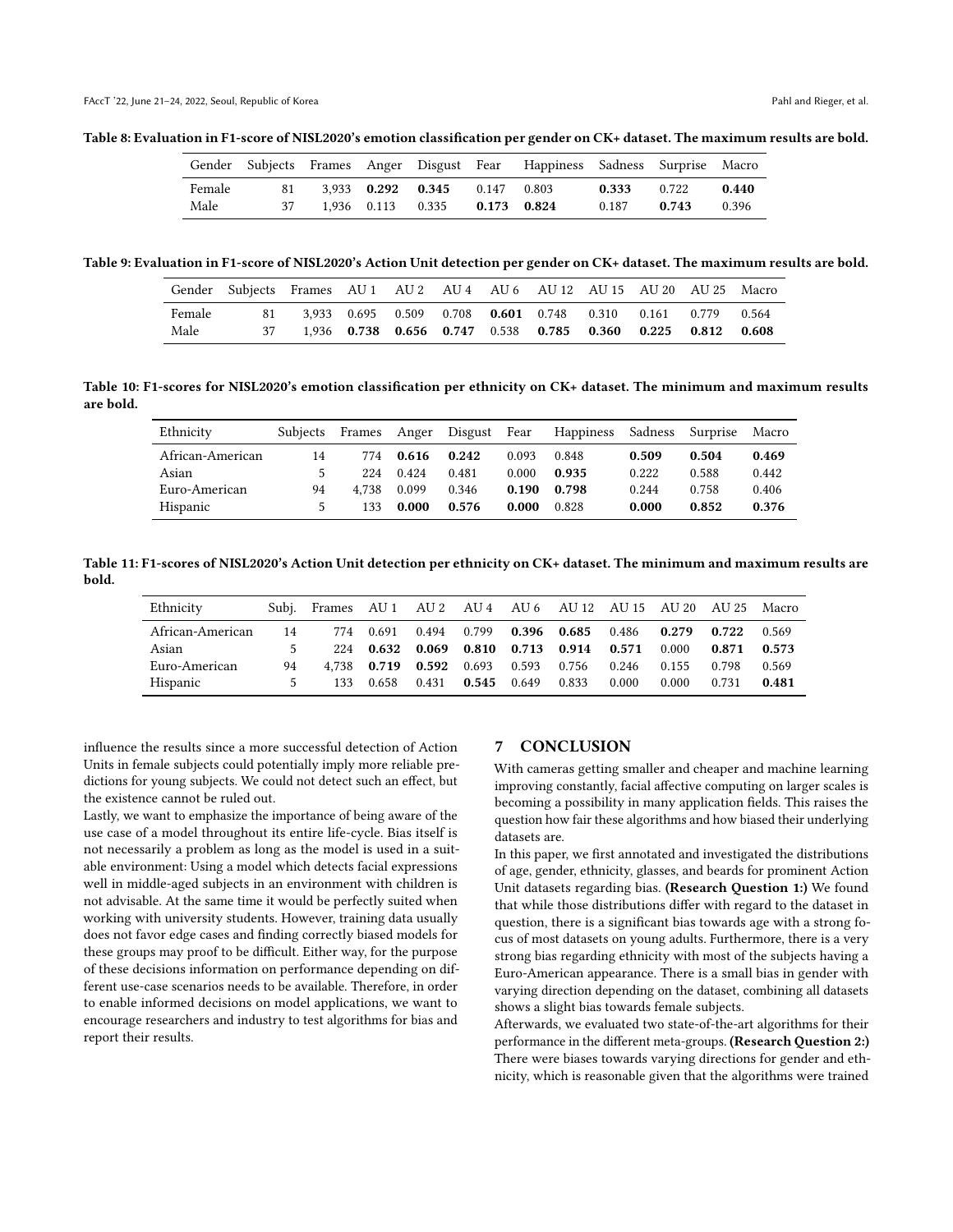on different datasets. The strongest bias is in age, where both algorithms had problems with elderly people. Occlusions from glasses proved to be a problem for some Action Units close to the eyes, beards surprisingly did not have a significant effect.

In the last part we compared the objective AU coding style with the subjective categorical emotion coding style in regards to susceptibility to bias. (Research Question 3:) While the performance of the model for Action Unit detection showed a considerably higher performance than for categorical emotion detection, the difference in bias susceptibility is comparable on the dataset and algorithm in question.

These findings lead to the following conclusions: First of all, since bias susceptibility is a problem for facial affective computing algorithms and the consequences of such bias could be severe in critical areas, future affective computing datasets should contain meta-information on the subjects. If possible, they should also contain sufficient subjects of each group in at least age, gender, and ethnicity to facilitate the development of fair algorithms. In a second step, this allows researchers to test their affective computing algorithms for fairness and to develop new algorithms, which are less sensible to bias in their training data. In fact, this is what we want to inspire with this paper. In the last steps towards application, industry integrating affective computing research in their products should actively be alerted to fairness issues by research partners, and the resulting products should contain information about their reliable areas of operation regarding bias.

#### ACKNOWLEDGMENTS

The authors would like to thank Robert Obermeier and Jan Adelhardt for helping in preprocessing the data.

The work presented in this paper is funded by Grant No. 01IS18056A/B of BMBF ML-3 (Federal Ministry of Education and Research) (TraMeExCo), by Grant No. 405630557 of DFG (German Research Foundation) (PainFaceReader), and by Grant No. 16SV7945K of BMBF (ERIK).

#### REFERENCES

- <span id="page-10-33"></span>[1] Tadas Baltrušaitis, Marwa Mahmoud, and Peter Robinson. 2015. Cross-dataset Learning and Person-specific Normalisation for Automatic Action Unit Detection. In 2015 11th IEEE International Conference and Workshops on Automatic Face and Gesture Recognition (FG), Vol. 06. 1–6.<https://doi.org/10.1109/FG.2015.7284869>
- <span id="page-10-32"></span>[2] Tadas Baltrušaitis, Amir Zadeh, Yao Chong Lim, and Louis-Philippe Morency. 2018. OpenFace 2.0: Facial Behavior Analysis Toolkit. In 2018 13th IEEE International Conference on Automatic Face Gesture Recognition (FG 2018). 59–66. <https://doi.org/10.1109/FG.2018.00019>
- <span id="page-10-34"></span>[3] Tanja Bänziger and Klaus R Scherer. 2010. Introducing the Geneva Multimodal Emotion Portrayal (GEMEP) Corpus. Blueprint for Affective Computing: A Sourcebook 2010 (2010), 271–94.
- <span id="page-10-2"></span>[4] Solon Barocas, Moritz Hardt, and Arvind Narayanan. 2017. Fairness in Machine Learning. NIPS Tutorial 1 (2017), 2017.
- <span id="page-10-8"></span>[5] Lisa Feldman Barrett. 2017. How Emotions are made: The Secret Life of the Brain. Houghton Mifflin Harcourt.
- <span id="page-10-31"></span>[6] Kyunghyun Cho, Bart van Merrienboer, Caglar Gulcehre, Dzmitry Bahdanau, Fethi Bougares, Holger Schwenk, and Yoshua Bengio. 2014. Learning Phrase Representations using RNN Encoder-Decoder for Statistical Machine Translation. (2014). arXiv[:1406.1078](https://arxiv.org/abs/1406.1078) [cs.CL]
- <span id="page-10-13"></span>[7] Nikhil Churamani, Ozgur Kara, and Hatice Gunes. 2021. Domain-Incremental Continual Learning for Mitigating Bias in Facial Expression and Action Unit Recognition. arXiv preprint arXiv:2103.08637 (2021).
- <span id="page-10-22"></span>[8] Kirsten Dalrymple, Jesse Gomez, and Brad Duchaine. 2013. The Dartmouth Database of Children's Faces: Acquisition and Validation of a New Face Stimulus Set. PloS one 8 (11 2013), e79131.<https://doi.org/10.1371/journal.pone.0079131>
- <span id="page-10-3"></span>[9] Jeffrey Dastin. 2018. Amazon scraps secret AI recruiting tool that showed bias against women. [https://www.reuters.com/article/us-amazon-com-jobs-](https://www.reuters.com/article/us-amazon-com-jobs-automation-insight-idUSKCN1MK08G)

[automation-insight-idUSKCN1MK08G.](https://www.reuters.com/article/us-amazon-com-jobs-automation-insight-idUSKCN1MK08G) [Online; accessed 05-January-2022].

- <span id="page-10-28"></span>[10] Didan Deng, Zhaokang Chen, and Bertram E Shi. 2020. Multitask Emotion Recognition with Incomplete Labels. In 2020 15th IEEE International Conference on Automatic Face and Gesture Recognition (FG 2020)(FG). IEEE Computer Society, 828–835.
- <span id="page-10-0"></span>[11] Jia Deng, Wei Dong, Richard Socher, Li-Jia Li, Kai Li, and Li Fei-Fei. 2009. Imagenet: A Large-scale Hierarchical Image Database. In 2009 IEEE Conference on Computer Vision and Pattern Recognition. Ieee, 248–255.
- <span id="page-10-16"></span>[12] Jessica Deuschel, Bettina Finzel, and Ines Rieger. 2021. Uncovering the Bias in Facial Expressions. Kolloquium Forschende Frauen 2020 - Gender in Gesellschaft 4.0: Beiträge Bamberger Nachwuchswissenschaftlerinnen (2021).
- <span id="page-10-7"></span>[13] Paul Ekman. 1999. Basic Emotions. Handbook of Cognition and Emotion 98, 45-60 (1999), 16.
- <span id="page-10-9"></span>[14] Paul Ekman, WV Friesen, and JC Hager. 2002. Facs Manual. A Human Face (2002).
- <span id="page-10-5"></span>[15] Paul Ekman and Wallace V Friesen. 1971. Constants Across Cultures in the Face and Emotion. Journal of Personality and Social Psychology 17, 2 (1971), 124.
- <span id="page-10-6"></span>[16] Paul Ekman, E Richard Sorenson, and Wallace V Friesen. 1969. Pan-cultural Elements in Facial Displays of Emotion. Science 164, 3875 (1969), 86–88.
- <span id="page-10-10"></span>[17] E Friesen and Paul Ekman. 1978. Facial Action Coding System: A Technique for the Measurement of Facial Movement. Palo Alto 3, 2 (1978), 5.
- <span id="page-10-23"></span>[18] Jeffrey M. Girard, Wen-Sheng Chu, László A. Jeni, and Jeffrey F. Cohn. 2017. Sayette Group Formation Task (GFT) Spontaneous Facial Expression Database. In 2017 12th IEEE International Conference on Automatic Face Gesture Recognition (FG 2017). 581–588.<https://doi.org/10.1109/FG.2017.144>
- <span id="page-10-30"></span>[19] Kaiming He, Xiangyu Zhang, Shaoqing Ren, and Jian Sun. 2015. Deep Residual Learning for Image Recognition. CoRR abs/1512.03385 (2015). arXiv[:1512.03385](https://arxiv.org/abs/1512.03385) <http://arxiv.org/abs/1512.03385>
- <span id="page-10-11"></span>[20] Ayanna Howard, Cha Zhang, and Eric Horvitz. 2017. Addressing Bias in Machine Learning Algorithms: A Pilot Study on Emotion Recognition for Intelligent Systems. In 2017 IEEE Workshop on Advanced Robotics and its Social Impacts (ARSO). IEEE, 1–7.
- <span id="page-10-4"></span>[21] Rachael E Jack and Philippe G Schyns. 2015. The Human Face as a Dynamic Tool for Social Communication. Current Biology 25, 14 (2015), R621–R634.
- <span id="page-10-29"></span>[22] D Kollias, A Schulc, E Hajiyev, and S Zafeiriou. 2020. Analysing Affective Behavior in the First ABAW 2020 Competition. In 2020 15th IEEE International Conference on Automatic Face and Gesture Recognition (FG 2020). 794–800.
- <span id="page-10-17"></span>[23] Dimitrios Kollias, Panagiotis Tzirakis, Mihalis A Nicolaou, Athanasios Papaioannou, Guoying Zhao, Björn Schuller, Irene Kotsia, and Stefanos Zafeiriou. 2019. Deep Affect Prediction In-the-wild: Aff-wild Database and Challenge, Deep Architectures, and Beyond. International Journal of Computer Vision (2019), 1–23.
- <span id="page-10-18"></span>[24] Dimitrios Kollias and Stefanos Zafeiriou. 2019. Expression, Affect, Action Unit Recognition: Aff-Wild2, Multi-Task Learning and ArcFace. arXiv preprint arXiv:1910.04855 (2019).
- <span id="page-10-27"></span>[25] Klaus Krippendorff. 2004. Reliability in Content Analysis: Some Common Misconceptions and Recommendations. Human Communication Research 30, 3 (2004), 411–433.
- <span id="page-10-26"></span><span id="page-10-25"></span>[26] Klaus Krippendorff. 2011. Computing Krippendorff's Alpha - Reliability. (2011). [27] Klaus Krippendorff. 2018. Content Analysis: An Introduction to its Methodology.
- <span id="page-10-1"></span>Sage publications. [28] Alex Krizhevsky, Geoffrey Hinton, et al. 2009. Learning Multiple Layers of
- Features from Tiny Images. (2009).
- <span id="page-10-14"></span>[29] Shan Li and Weihong Deng. 2018. Reliable Crowdsourcing and Deep Locality - Preserving Learning for Unconstrained Facial Expression Recognition. IEEE Transactions on Image Processing 28, 1 (2018), 356–370.
- <span id="page-10-12"></span>[30] Shan Li and Weihong Deng. 2020. A Deeper Look at Facial Expression Dataset Bias. IEEE Transactions on Affective Computing (2020).
- <span id="page-10-15"></span>[31] Shan Li, Weihong Deng, and JunPing Du. 2017. Reliable Crowdsourcing and Deep Locality-preserving Learning for Expression Recognition in the Wild. In Proceedings of the IEEE Conference on Computer Vision and Pattern Recognition. 2852–2861.
- <span id="page-10-19"></span>[32] Patrick Lucey, Jeffrey F. Cohn, Takeo Kanade, Jason Saragih, Zara Ambadar, and Iain Matthews. 2010. The Extended Cohn-Kanade Dataset (CK+): A Complete Dataset for Action Unit and Emotion-specified Expression. In 2010 IEEE Computer Society Conference on Computer Vision and Pattern Recognition - Workshops. 94– 101.<https://doi.org/10.1109/CVPRW.2010.5543262>
- <span id="page-10-24"></span>[33] Patrick Lucey, Jeffrey F. Cohn, Kenneth M. Prkachin, Patricia E. Solomon, and Iain Matthews. 2011. Painful Data: The UNBC-McMaster Shoulder Pain Expression Archive Database. In 2011 IEEE International Conference on Automatic Face Gesture Recognition (FG). 57–64.<https://doi.org/10.1109/FG.2011.5771462>
- <span id="page-10-21"></span>[34] Mohammad Mavadati, Peyten Sanger, and Mohammad H Mahoor. 2016. Extended DISFA Dataset: Investigating Posed and Spontaneous Facial Expressions. In Proceedings of the IEEE Conference on Computer Vision and Pattern Recognition Workshops. 1–8.
- <span id="page-10-20"></span>[35] S. Mohammad Mavadati, Mohammad H. Mahoor, Kevin Bartlett, Philip Trinh, and Jeffrey F. Cohn. 2013. DISFA: A Spontaneous Facial Action Intensity Database. IEEE Transactions on Affective Computing 4, 2 (2013), 151–160. [https://doi.org/10.](https://doi.org/10.1109/T-AFFC.2013.4) [1109/T-AFFC.2013.4](https://doi.org/10.1109/T-AFFC.2013.4)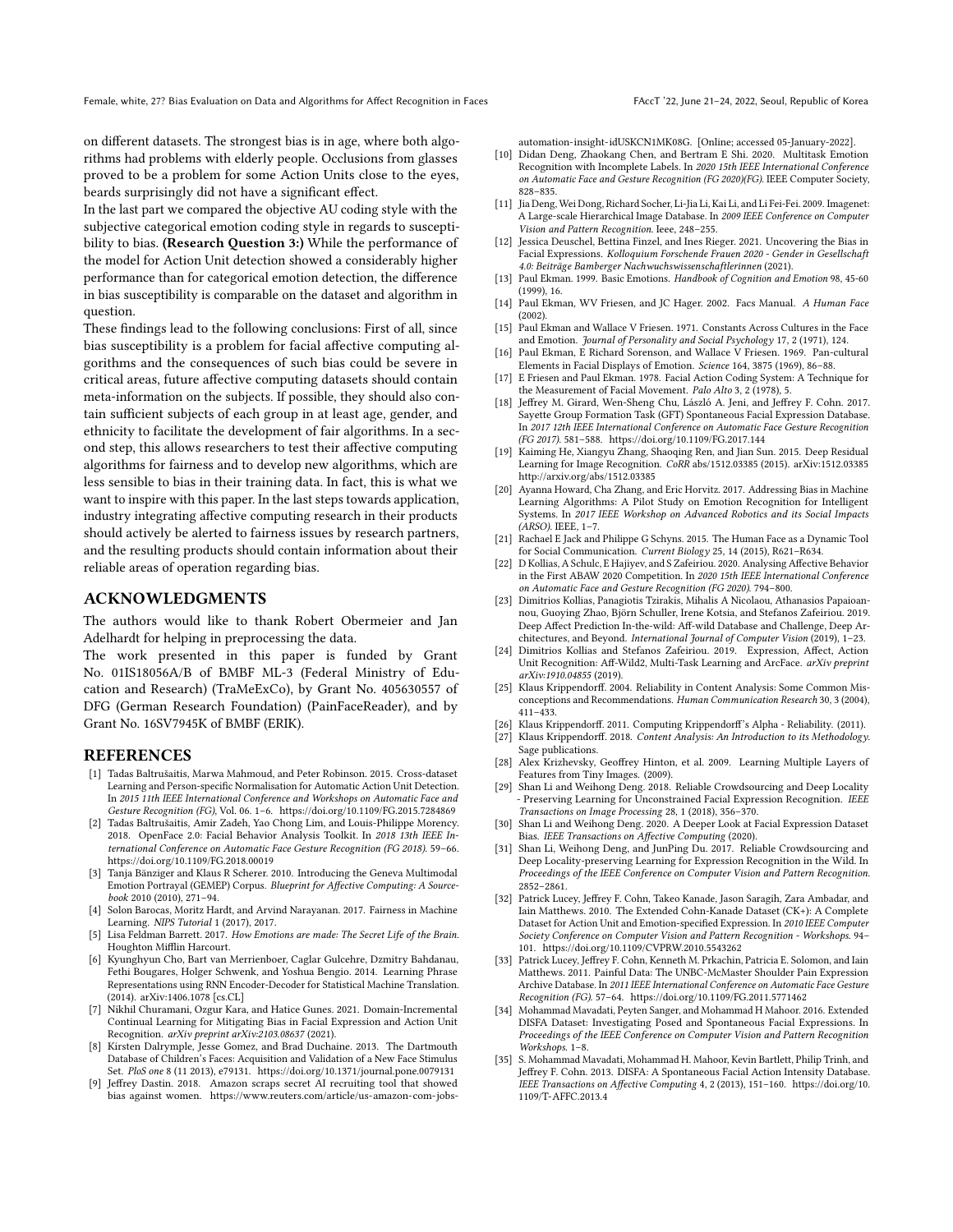FAccT '22, June 21-24, 2022, Seoul, Republic of Korea Pahl and Rieger, et al. Pahl and Rieger, et al.

- <span id="page-11-5"></span>[36] Mkhuseli Ngxande, Jules-Raymond Tapamo, and Michael Burke. 2020. Bias Remediation in Driver Drowsiness Detection Dystems using Generative Adversarial Networks. IEEE Access 8 (2020), 55592–55601.
- <span id="page-11-10"></span>[37] Behnaz Nojavanasghari, Tadas Baltrušaitis, Charles E. Hughes, and Louis-Philippe Morency. 2016. EmoReact: A Multimodal Approach and Dataset for Recognizing Emotional Responses in Children. In Proceedings of the 18th ACM International Conference on Multimodal Interaction (Tokyo, Japan) (ICMI '16). Association for Computing Machinery, New York, NY, USA, 137–144. [https://doi.org/10.1145/](https://doi.org/10.1145/2993148.2993168) [2993148.2993168](https://doi.org/10.1145/2993148.2993168)
- <span id="page-11-2"></span>Rosalind Wright Picard. 1995. Affective Computing. (1995).
- <span id="page-11-15"></span>[39] Stephen M Pizer, E Philip Amburn, John D Austin, Robert Cromartie, Ari Geselowitz, Trey Greer, Bart ter Haar Romeny, John B Zimmerman, and Karel Zuiderveld. 1987. Adaptive Histogram Equalization and its Variations. Computer Vision, Graphics, and Image Processing 39, 3 (1987), 355–368.
- <span id="page-11-11"></span>[40] James Rehg, Gregory Abowd, Agata Rozga, Mario Romero, Mark Clements, Stan Sclaroff, Irfan Essa, O Ousley, Yin Li, Chanho Kim, et al. 2013. Decoding Children's Social Behavior. In Proceedings of the IEEE Conference on Computer Vision and Pattern Recognition. 3414–3421.
- <span id="page-11-4"></span>[41] Lauren Rhue. 2018. Racial Influence on Automated Perceptions of Emotions. Available at SSRN 3281765 (2018).
- <span id="page-11-13"></span>[42] Arman Savran, Neşe Alyüz, Hamdi Dibeklioğlu, Oya Çeliktutan, Berk Gökberk, Bülent Sankur, and Lale Akarun. 2008. Bosphorus Database for 3D Face Analysis. In European Workshop on Biometrics and Identity Management. Springer, 47–56.
- <span id="page-11-6"></span>[43] Babak Taati, Shun Zhao, Ahmed B Ashraf, Azin Asgarian, M Erin Browne, Kenneth M Prkachin, Alex Mihailidis, and Thomas Hadjistavropoulos. 2019. Algorithmic Bias in Clinical Populations — Evaluating and Improving Facial Analysis Technology in Older Adults with Dementia. IEEE Access 7 (2019), 25527–25534.
- <span id="page-11-14"></span>[44] Michel Valstar, Timur Almaev, Jeffrey Girard, Gary Mckeown, Marc Mehu, Lijun Yin, Maja Pantic, and Jeffrey Cohn. 2015. FERA 2015 - Second Facial Expression Recognition and Analysis Challenge.<https://doi.org/10.1109/FG.2015.7284874>
- <span id="page-11-1"></span>[45] James Vincent. 2018. Google 'fixed' its racist algorithm by removing gorillas from its image-labeling tech. [https://www.theverge.com/2018/1/12/16882408/google](https://www.theverge.com/2018/1/12/16882408/google-racist-gorillas-photo-recognition-algorithm-ai)[racist-gorillas-photo-recognition-algorithm-ai.](https://www.theverge.com/2018/1/12/16882408/google-racist-gorillas-photo-recognition-algorithm-ai) [Online; accessed 05-January-2022].
- <span id="page-11-7"></span>[46] Stefanos Zafeiriou, Dimitrios Kollias, Mihalis A Nicolaou, Athanasios Papaioannou, Guoying Zhao, and Irene Kotsia. 2017. Aff-wild: Valence and Arousal 'In-the-wild' Challenge. In Computer Vision and Pattern Recognition Workshops (CVPRW), 2017 IEEE Conference on. IEEE, 1980–1987.
- <span id="page-11-0"></span>[47] Daniel Zhang, Saurabh Mishra, Erik Brynjolfsson, John Etchemendy, Deep Ganguli, Barbara Grosz, Terah Lyons, James Manyika, Juan Niebles, Michael Sellitto, Yoav Shoham, Jack Clark, and Raymond Perrault. 2021. The AI Index 2021 Annual Report. (03 2021).
- <span id="page-11-12"></span>[48] Kaipeng Zhang, Zhanpeng Zhang, Zhifeng Li, and Yu Qiao. 2016. Joint Face Detection and Alignment Using Multitask Cascaded Convolutional Networks. IEEE Signal Processing Letters 23, 10 (Oct 2016), 1499–1503. [https://doi.org/10.](https://doi.org/10.1109/lsp.2016.2603342) [1109/lsp.2016.2603342](https://doi.org/10.1109/lsp.2016.2603342)
- <span id="page-11-8"></span>[49] Xing Zhang, Lijun Yin, Jeffrey Cohn, Shaun Canavan, Michael Reale, Andy Horowitz, Peng Liu, and Jeffrey Girard. 2014. BP4D-Spontaneous: A Highresolution Spontaneous 3D Dynamic Facial Expression Database. Image and Vision Computing 32 (06 2014), 692–706. [https://doi.org/10.1016/j.imavis.2014.06.](https://doi.org/10.1016/j.imavis.2014.06.002) [002](https://doi.org/10.1016/j.imavis.2014.06.002)
- <span id="page-11-9"></span>[50] Zheng Zhang, Jeff M Girard, Yue Wu, Xing Zhang, Peng Liu, Umur Ciftci, Shaun Canavan, Michael Reale, Andy Horowitz, Huiyuan Yang, et al. 2016. Multimodal Spontaneous Emotion Corpus for Human Behavior Analysis. In Proceedings of the IEEE Conference on Computer Vision and Pattern Recognition. 3438–3446.
- <span id="page-11-3"></span>[51] Kaili Zhao, Wen-Sheng Chu, and Aleix M Martinez. 2018. Learning Facial Action Units from Web Images with Scalable Weakly Supervised Clustering. In Proceedings of the IEEE Conference on Computer Vision and Pattern Recognition. 2090–2099.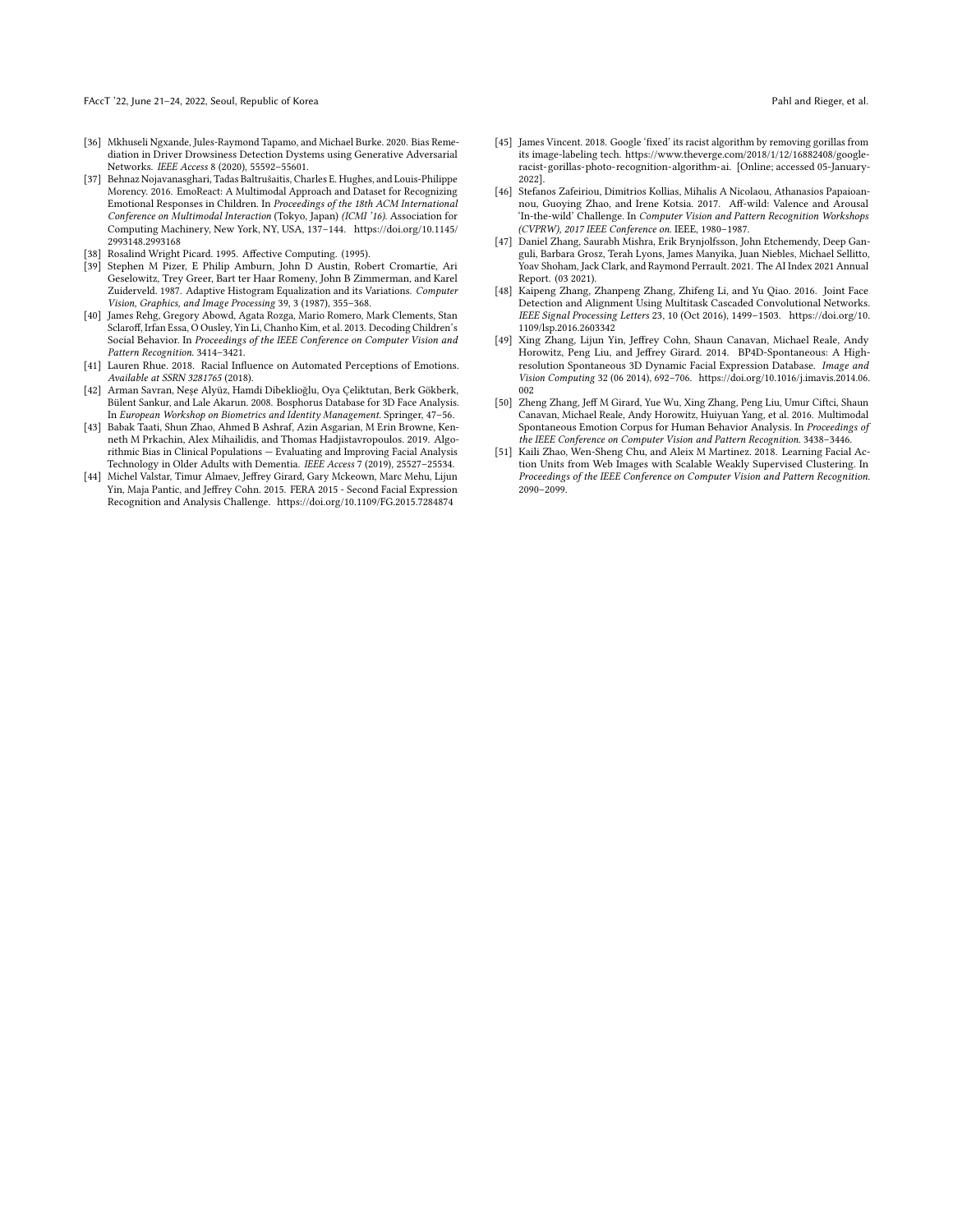Female, white, 27? Bias Evaluation on Data and Algorithms for Affect Recognition in Faces FAccT '22, June 21-24, 2022, Seoul, Republic of Korea

# <span id="page-12-0"></span>A METADATA DISTRIBUTION PER DATASET



Figure 6: Age distribution of each dataset. Please note that the y-scales differ due to the varying number of frames per dataset (see Table [1\)](#page-2-0).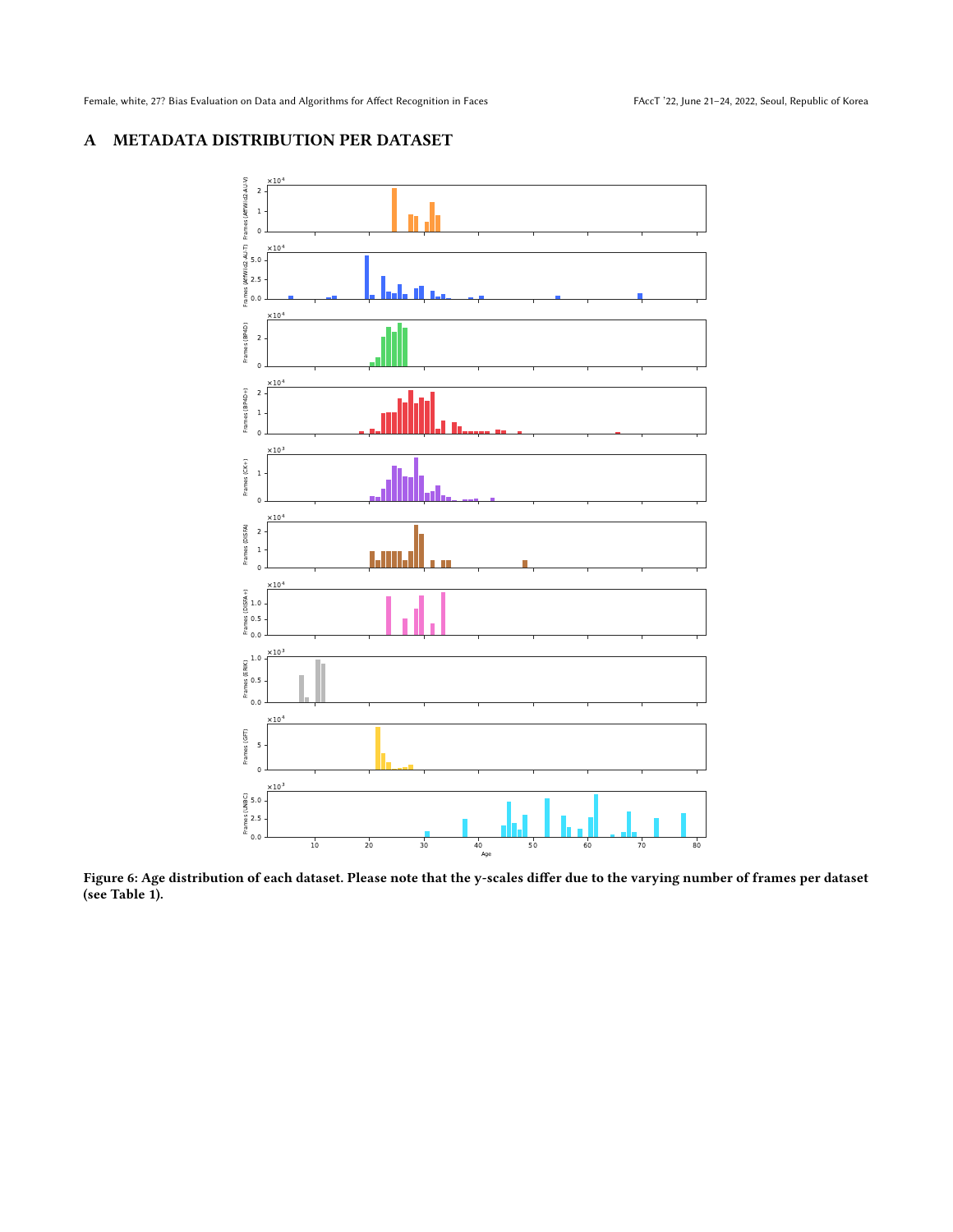<span id="page-13-0"></span>

Figure 7: Distribution of ethnicity, glasses and beards within each dataset. Please note that the y-scales differ due to the varying number of frames per dataset (see Table [1\)](#page-2-0).